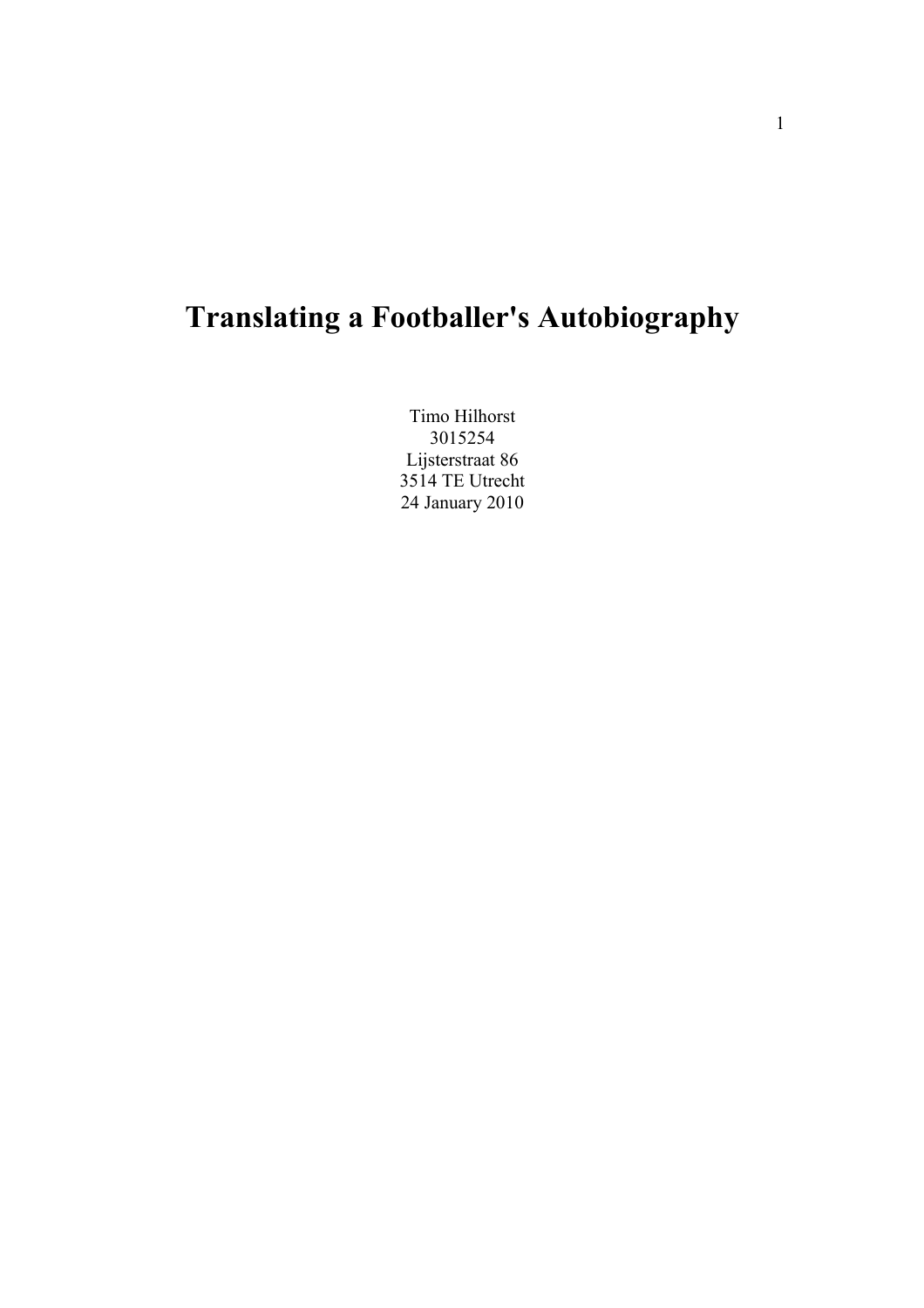### **Introduction**

It is almost tradition, especially in Great Britain, for great sportsmen and sportswomen to publish an autobiography after, or sometimes even during, their careers. The majority of these works only appear in English, as not all British sportspersons are well-known abroad. Only the autobiographies of the greatest and most famous athletes are translated into other languages. For example, the autobiographies of Pelé, Tiger Woods, Maradona and David Beckham have all been translated into Dutch. Someone who, in my opinion, deserves the same status as these famous men is Gordon Banks, one of the greatest goalkeepers in the history of football. However, his autobiography *Banksy,* which he wrote with the assistance of Les Scott, has never been published in Dutch.

#### **Sports Autobiographies**

 When translating an autobiography, it is very important to realise that this genre is different from both fictional writing and from other non-fictional writing. As Shen and Xu state in their artical "Intratextuality, Extratextuality, Intertextuality: Unreliability in Autobiography versus Fiction"(2007), "[a]utobiography is an elusive and ambiguous genre that is very difcult to define". However, they do use a definition of this genre, coined by Philippe Lejeune (1989:4): "Retrospective prose narrative written by a real person concerning his own existence, where the focus is his individual life, in particular the story of his personality." This definition implies that the genre of autobiographies is somewhere between fictional and non-fictional writing. Autobiographers' accounts are based on true events, but they are written from their own perspective, so one has to take into account the 'blind spot' people have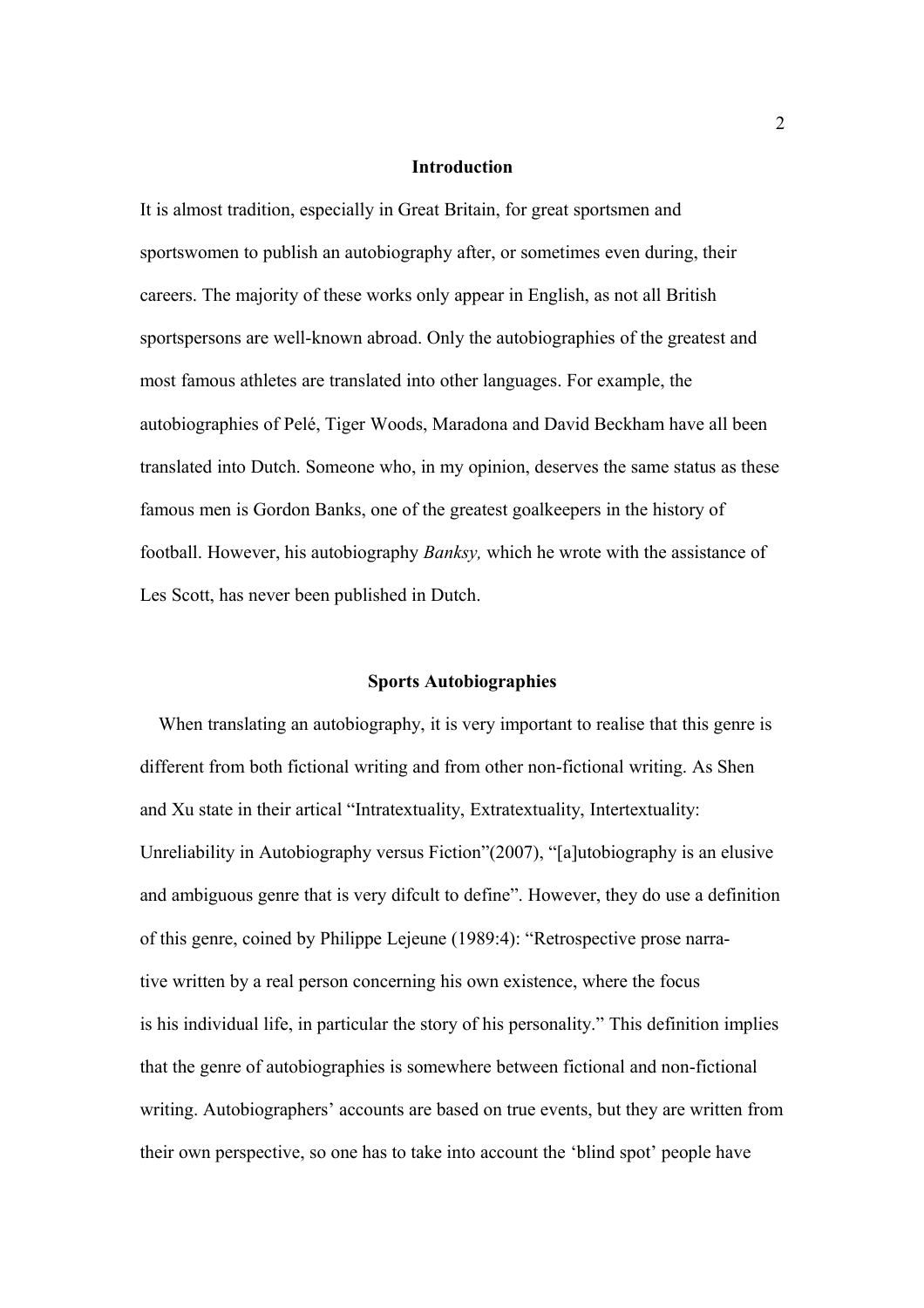when reflecting on their own lives and personalities. Or, as Rick Shale – in his article "For Some Athletes, the Name of the Game is Telling a Good Story"(2009) – quotes James W. Pipkin: "In the best sports autobiographies there is a clear selection process that tells a fuller and richer story offering not just facts and statistics but an interpretation." Moreover, Banks's autobiography was first published in 2002 and most events he mentions occurred in the sixties and seventies of the twentieth century. He has to rely on his memories, which makes it very likely that some of his accounts are not exact accounts of what happened or that they are romanticised versions of the truth. In other words, an autobiography does not always represent the truth, it represents the autobiographer's version of the truth.

 The excerpt I translated holds a good example of how Banks's memories are not completely accurate. After having read his account of the 1966 Home International match between Scotland and England, I decided to check the accuracy of Banks's match report by watching the highlights of the match on [www.youtube.com.](http://www.youtube.com/) According to *Banksy*, "[a]fter about fifteen minutes of frantic play Bobby played the ball into Geoff some twenty-five yards from the Scottish goal. Before the Scots could close him down, Geoff let fly and the ball sailed past the flailing arms of the Scottish keeper Bobby Ferguson."(222) In fact, Geoff Hurst did not receive the ball from Bobby Charlton but from Alan Ball, and when he received the ball, Hurst was not positioned twenty-five yards from the Scottish goal, but well inside the Scottish penalty box, some twelve yards from Ferguson's goal. Even Banks's final remark is inaccurate, since Bobby Ferguson hardly moved when the ball went past him, so there were no 'flailing arms' involved. In terms of translating such an inaccurate account, however, I believe it is important to convey Banks's vision on what happened during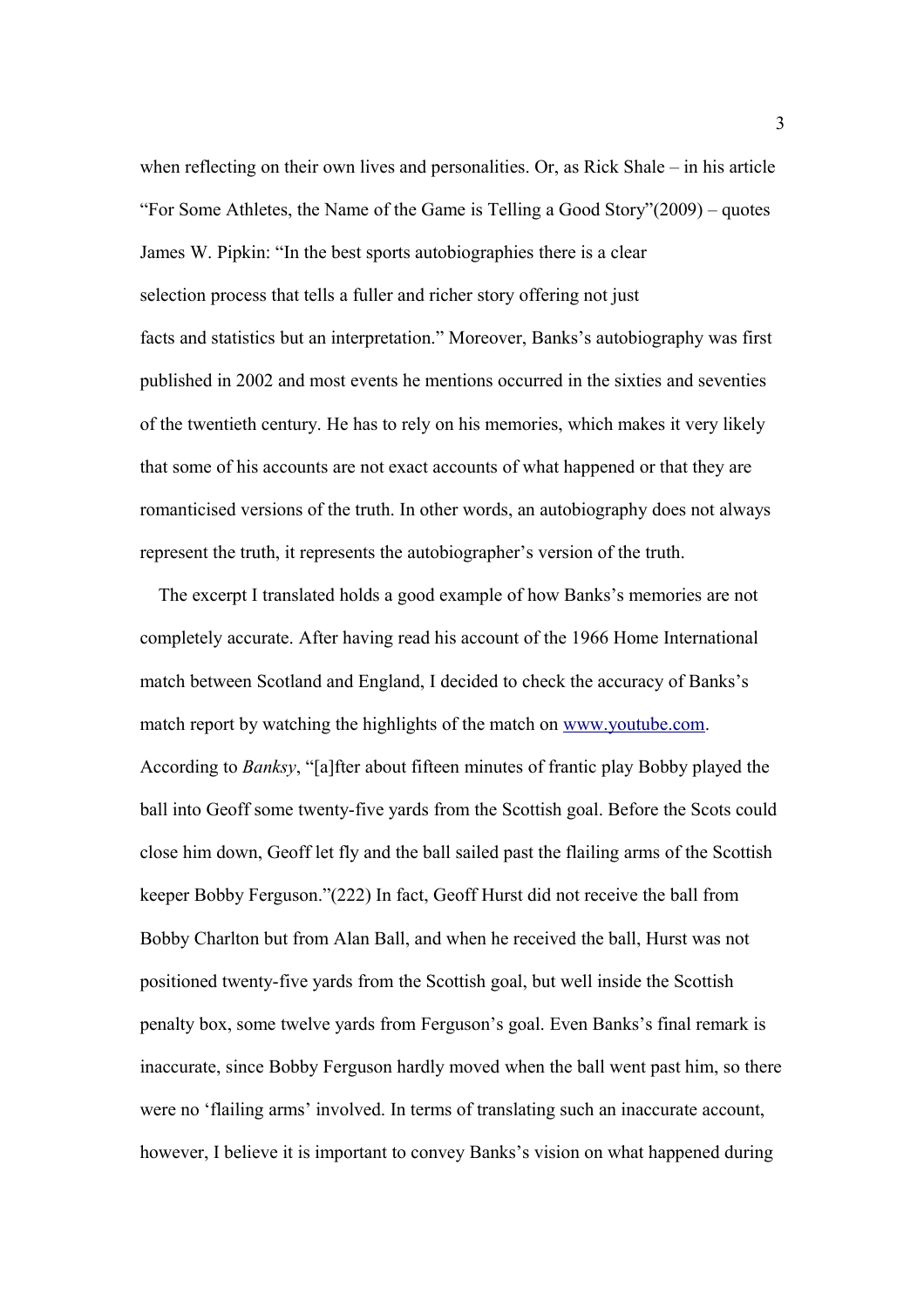that match to the target audience, regardless of the correctness or incorrectness of his statements.

#### **Banks's Style**

 Banks does not use one particular style of writing in the excerpt I have translated, but rather adapts his style to the situation he aims to describe. When describing the city of Glasgow in the sixties, for example, he uses a style that verges on the poetical, although he does not always succeed in appropriately applying colourful, poetical language. In sentences like "[s]ome were just keels, like whale skeletons; others, gaunt hulls of rusty red smeared with rectangles of airforce-blue paint"(219), Banks uses metaphores ("like whale skeletons") to allow the reader to visualise the Clydeside shipyards. In this case, the metaphore is quite clear and appropriate, but in sentences such as "[c]ome half five of an afternoon, out would spew the cloth-capped sprinters racing for the idling crocodile of Corporation buses"(219) it seems to me that he is trying too hard to write a pseudo-poetical description of this situation, which results in the use of highly artificial language.

 Another style Banks adopts is the style of a sports journalist, or, te be more precise, the style of a football journalist. The excerpt in which he describes the Home International match against Scotland reads like a radio report of a football match. However, there is a small difference between the way Banks tells what happened during the match and the way a journalist would decribe the action, since Banks tells his story from a goalkeeper's point of view. Also, as I have mentioned before, Banks relies on his own memories of what happened, which are not always accurate. This style is characterised by a mixture of short and long sentences full of football jargon,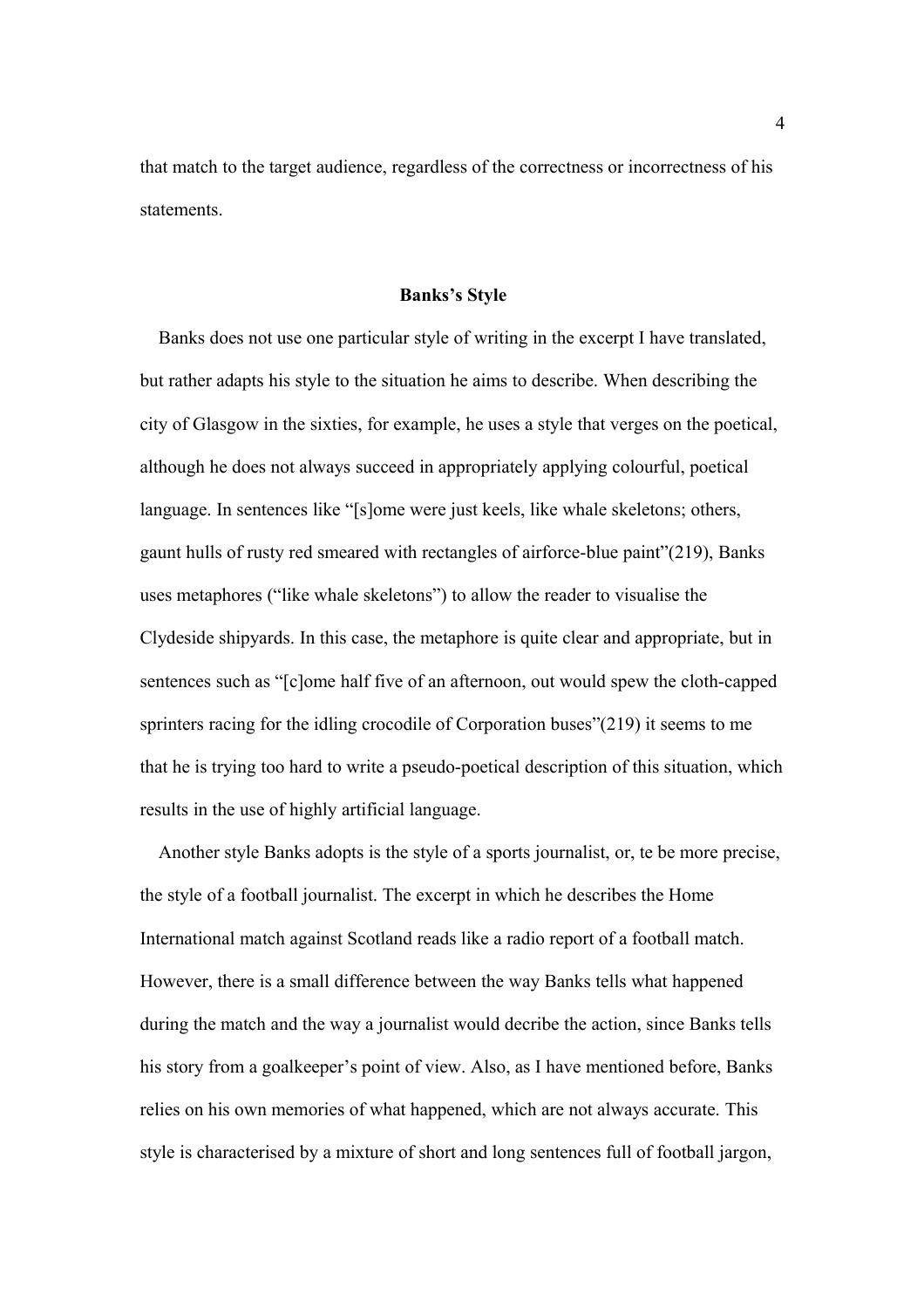like "Bobby Charlton once again put some daylight between the two sides when scoring with a typical guided missile, but still the Scots wouldn't roll over" (222-223) and "[w]ith only a minute of the game remaining my heart skipped a beat when Jimmy Johnstone, who had given Kevin Newton a torrid afternoon with his jinking runs, turned Keith yet again and set up Willie Wallace, whose forehead smacked the ball wide of my left arm and goalward."(223)

 Like most autobiographies, *Banksy* is full of anecdotes. Banks covers a number of these anecdotes in the pages after the Scotland-England match report. These particular anecdotes are about funny or remarkable events that occurred while Banks was with the England squad. The stories are often structured like well built-up jokes, as becomes apparent from this example, in which Banks shows that England coach Alf Ramsey's "attemps to appear better read than he actually was sometimes misfired." (227)

 Following an England training session prior to a game against Hungary at Wembley, the players were discussing with Alf who was the best club chairman. Jimmy hadn't said much, so Alf asked him if he had any thoughts on the matter.

'Not really,' said Jimmy, 'there's small choice in rotten apples.'

 'I'm surprised that you, of all people, Jimmy, haven't anything more worthwhile to say on the subject', said Alf. 'The English language is the most descriptive of all. Surely you can think of something more imaginative than, "There's small choice in rotten apples." English is the language of Shakespeare.'

'That is Shakespeare,' said Jimmy, much to Alf's embarrassment. (227)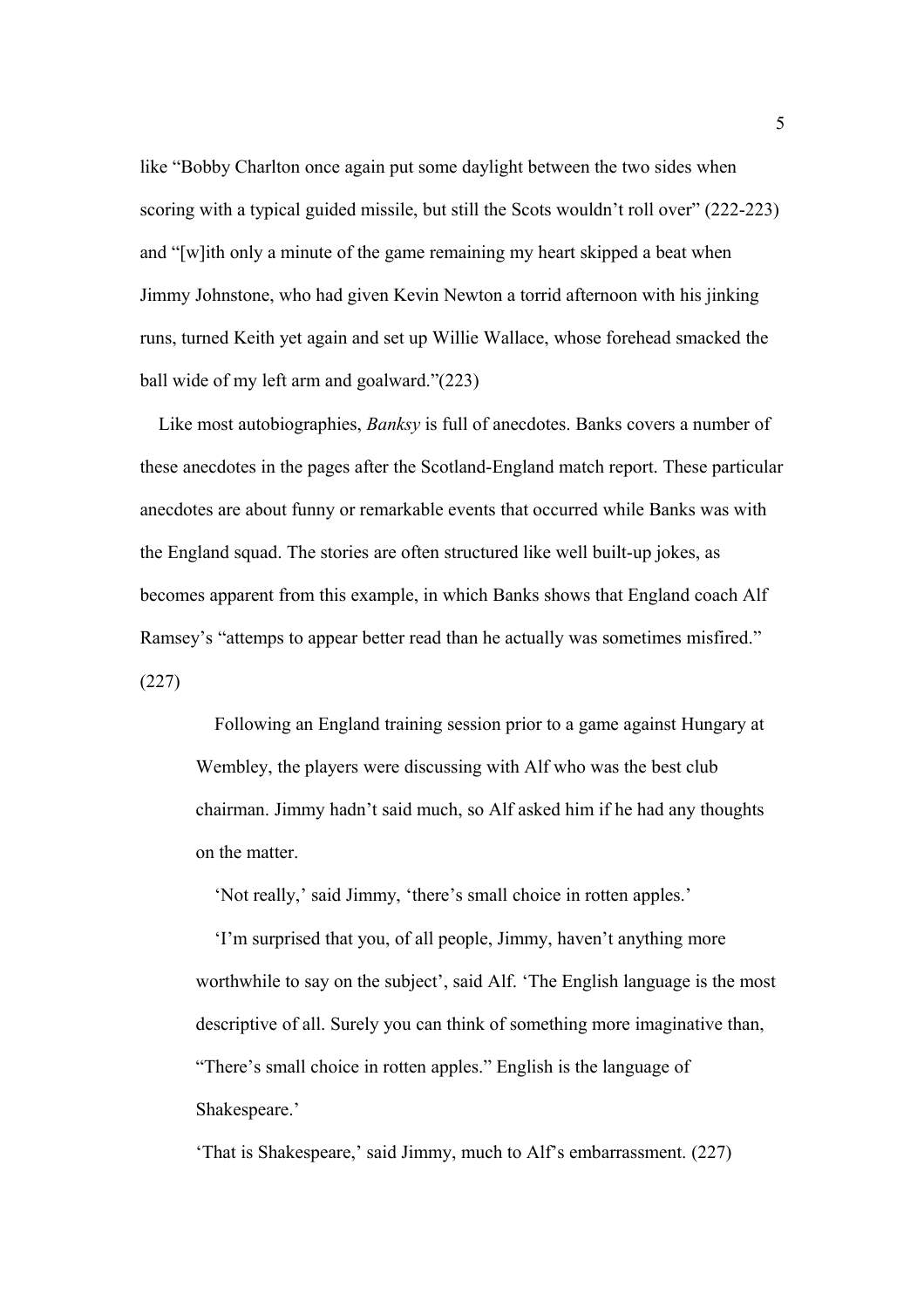Again, it remains to be seen whether or not this event occurred exactly the way Banks describes it, but that is beside the point in the case of translating this text.

 Banks's narrations give an insight in the class system in England in the sixties. The differences between people from different classes are not only displayed by mentioning where they are from or what education they received, but also, from time to time, by the way they 'speak.' This is not only the case for the Clydeside shipbuilders and other supporters of the Scottish team, whose utterances are displayed more or less phonetically and who use Scottish vernacular, like "[g]anna de ye lot the day, no mistakin', ye shandy-swiggin' southern bigheids"(220), but also for Alf Ramsey, for example, whose "plummy accent"(226) is characterised by the vocabulary and – even more so – the grammatical structures he uses. For example, in the 'Shakespeare-excerpt' mentioned above, Alf says "that you, of all people, Jimmy, haven't anything more worthwhile to say on the subject", where it would have been more common to say *don't have*, instead of *haven't*.

# **Translation difficulties**

 An autobiography is very personal, so producing a good translation can be very complex. It is important not only to convey the autobiographer's message and tell his stories, but also to maintain the writer's voice as much as possible. On top of that it is essential, as in any translation, to have a clear definition of the target audience, of who will be reading the translation. In the case of translating a British footballer's autobiography into Dutch, the target audience could be defined as people with an interest in an extensive knowledge of football in general and basic knowledge of British football. In practice, this means that the translator does not have to explain the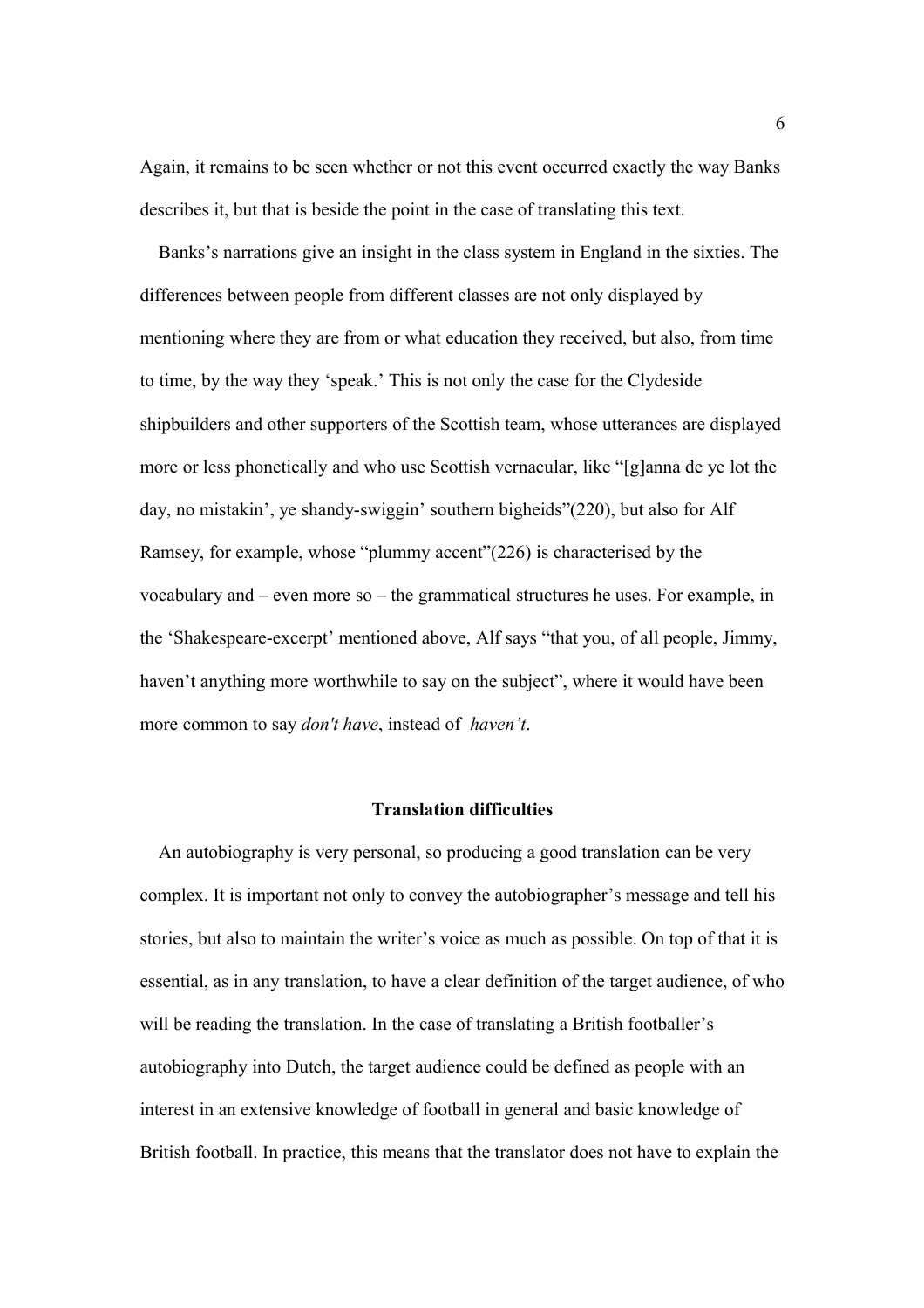rules of football and is free to use football jargon. As the readers might not be experts on British football in particular, it might be necessary to mention, for example, that Hampden Park is in Glasgow, but terms like 'Wembley', 'FA Cup', and '4-3-3' do not have be explained, since they should be familiar to someone with some knowledge of football.

 As Diederik Grit states in his article "De vertaling van realia"(1997), readers should not constantly be reminded of the fact that they are reading a translated text. The excerpt from Banks's autobiography that I have translated contains a report of an international match between England and Scotland. In my experience as a reader of footballer's autobiographies it is most important that an account of such an event reads like it was originally written in the language of the translation. People who decide to read a footballer's autobiography are likely to be frequent readers of accounts of sports matches in their own language and could therefore be distracted or annoyed by a translation in which the football jargon of the original text is translated literally, instead of replaced by football jargon of the target language. It is, therefore, not always desirable to stick as close the source text as possible, since the terms that are used to describe a football match in English are not always directly translatable into Dutch and vice versa. For instance, Banks at some point mentions a "thunderous low drive" (221), which could be translated into Dutch as *een keihard laag schot* or something similar. However, it would sound far more natural –more like an actual report of a football match in Dutch– to use the term *een keiharde schuiver*, even though this is not a direct translation of the source text.

 Before one starts translating a text into another language, it is important to first make thorough analyses of both the source text and the target text, as Christiane Nord

7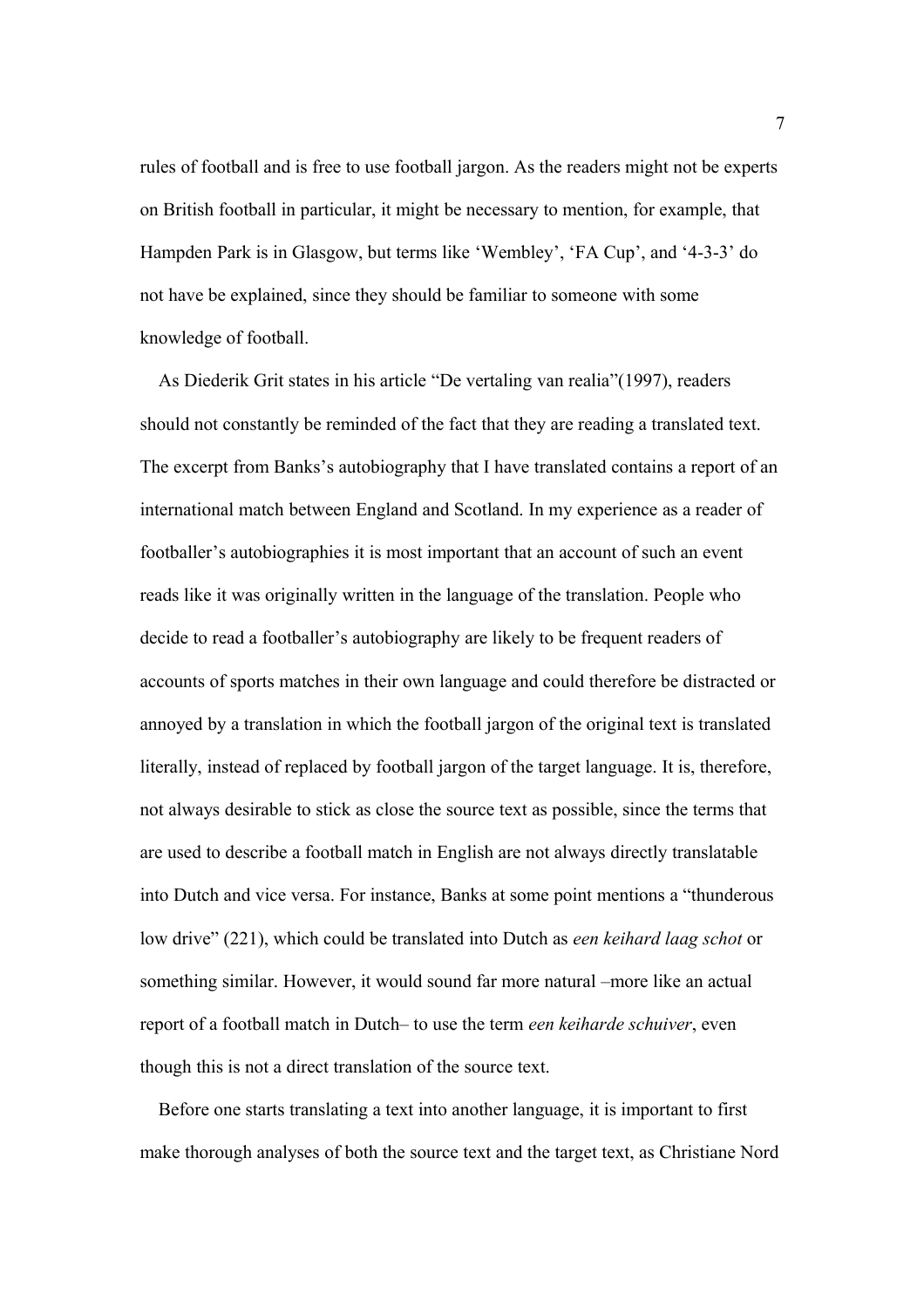(1999:236) states. According to Nord, translators should have a clear notion of the qualities of the original text and the function of the target text. Both these analyses can be read above, from a short introduction to who Gordon Banks is and the style in which he writes and the topics he writes about in the translated excerpt, to an analysis of the target audience. After this, translators can move on to the identification of specific difficulties they encounter when translating a text. As far as translation problems are concerned, Nord discerns four different types of problems: pragmatic problems, problems as a result of differences between conventions in source and target cultures, problems that are the result of differences in (grammatical) structures between source and target language and text-related problems.

 When translating the excerpt of Banks's autobiography I came across a number of pragmatic problems, caused by "differences in the communicative situations in which the source text and the target text are embedded"(237). In other words, most of these problems occurred in situations where Banks's description of something does not convey the same message to the target audience as it does to readers of the original text, because the words used do not have the same connotations for readers from the target culture as for readers from the source culture. For example, on page 226 Banks says about Alf Ramsey that "[p]erhaps he felt that a plummy accent would help his cause when his name was being bandied about for the England job among the many Old Etonians on the FA." The term *Old Etonians* does probably not mean much to the majority of the target audience. Should the translator maintain this term, it would be necessary to explain it and thus change the flow of Banks's story, which should be avoided as much as possible. *Bobo's* is a term that often used in Dutch to describe people in high places in the world of sports. It is slightly more informal than *Old*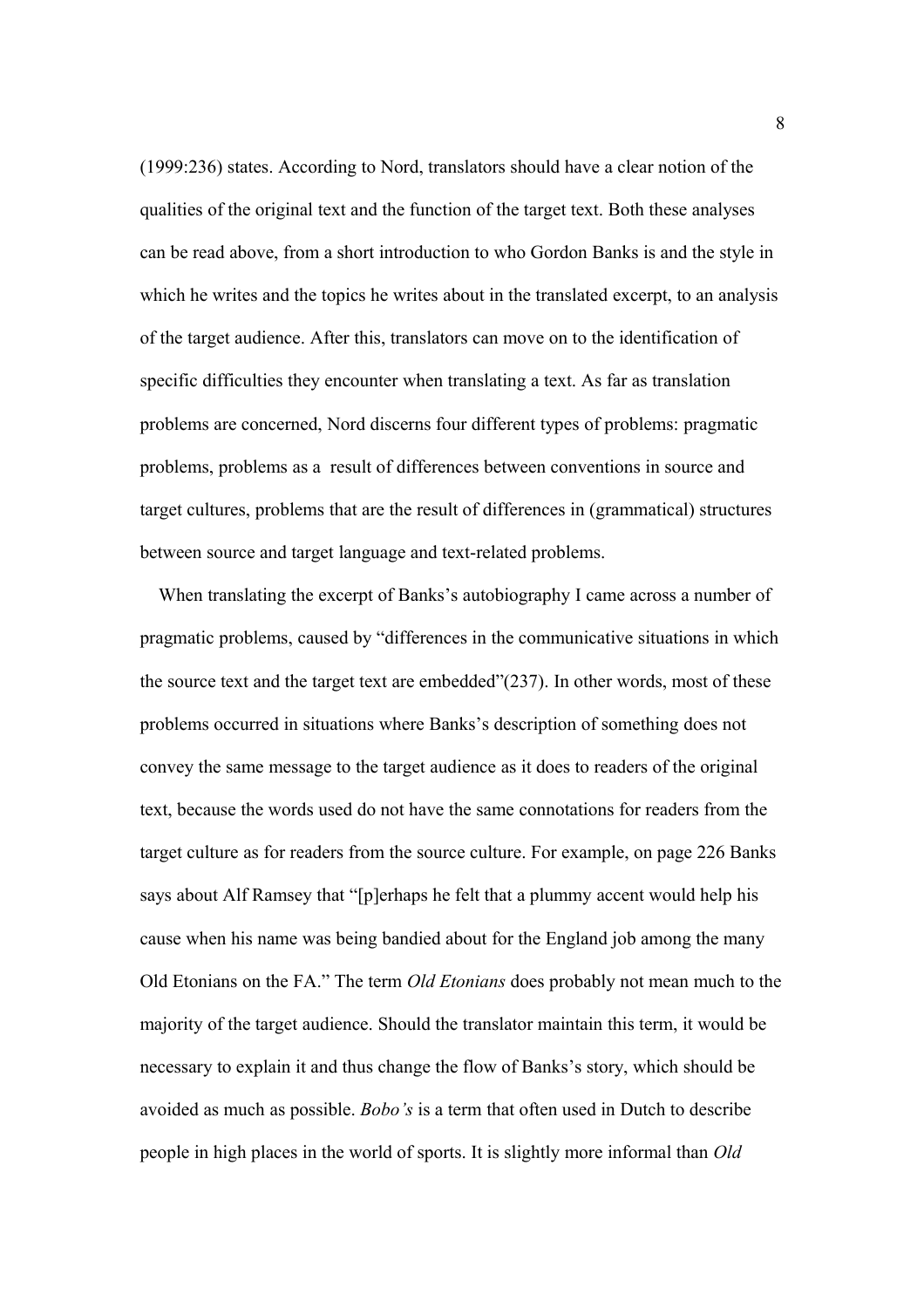*Etonians*, but it does not interfere with the flow of Banks's account and it still remains clear why Alf Ramsey considered a plummy accent might make him more popular with the people in charge of the FA. However, the class connotation of *Old Etonians* is lost in translation. To me, this seems unavoidable, since this class distinction is not comparable to the situation in the Netherlands, and would therefore require an extensive explanation of the British class system. It is, however, a clear example of the pragmatic problems translators come across.

 As the source text was written in English, in England, and is about the life of an English football player, it come as no surprise that Banks uses conventions of English or British culture in his text. Distances, for example, are displayed in miles, yards and inches, instead of kilometers, meters and centimeters. When describing the action during the Scotland-England match, Banks writes that "Bobby played the ball into Geoff some twenty-five yards from the Scottish goal"(222). In this case it would be rather exotic to maintain the word *yards* in a Dutch translation. To make a translation in Dutch sound and flow more naturally, it is wise in most cases to convert concepts of distance like miles and inches to metric units. Sometimes this will mean that translators are forced to use a calculator to convert exact distances from the source text into the target text. In this case, however, the "twenty-five yards" in the source text are a rough estimation made by Banks, so the exact distance does not have to be converted by means of a calculation. An example of a case in which it is not necessary for the translator to intervene, because the concept used in the source text can be maintained, occurs on page 227, where Banks mentions "a record fee for a full back of £21,000". Thanks to Banks's way of formulating this sentence it is already clear that, even though transfer fees these days are much higher, the amount paid for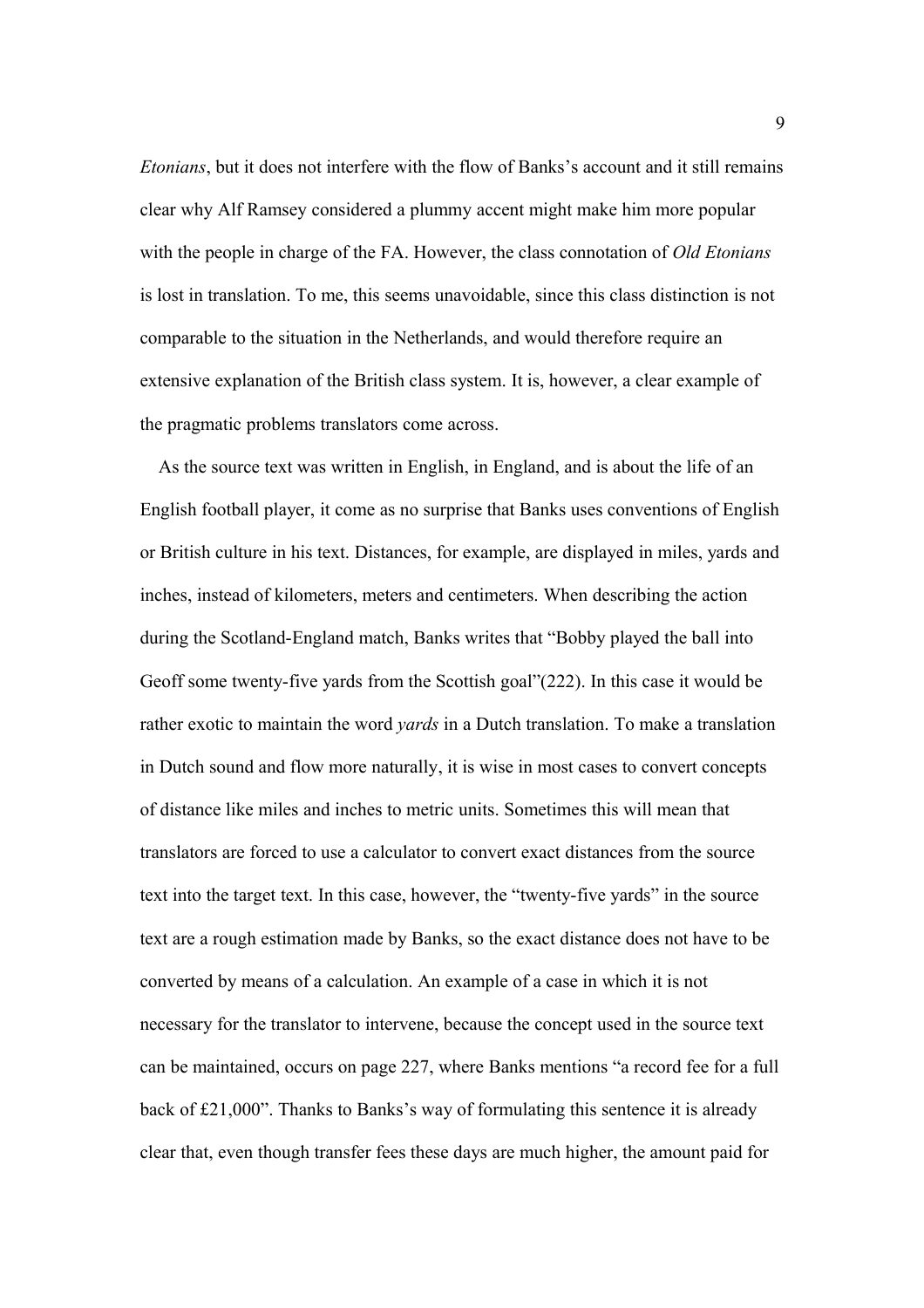Ramsey in 1949 was a record. Moreover, most Dutch readers will have an idea of how much a pound is worth nowadays and will without doubt be able to imagine that a pound was worth much more in the forties. By maintaining the currency in the translation, the reader is reminded of the fact that this transfer occurred in Britain, so the local colour is preserved. I did decide, however, to alter the notation of the amount of money. First of all, in Dutch a full stop is used instead of a comma between the first two and the final three digits. Secondly, in my opinion, it is more advisable to spell out *pond*, which is Dutch for *pound*, instead of using the symbol, which might be too exotic for part of the target audience.

 Differences in grammatical structures between a source language and a target language occur very often. However, these differences do not always cause problems when translating a text, as long as translators are aware of them. In Dutch, for example, the gerund is only used in specific situations and has a formal tone, whereas in English the gerund occurs frequently. On page 225, Banks writes: "[o]n entering my room I switched on the light and immediately knew I was in trouble with the boss." *On entering* in this case is a good example of the use of a gerund in English. This construction does not sound overly formal or artificial. Should this grammatical structure be maintained in the Dutch translation (*mijn kamer binnengaande*), however, it would sound highly old-fashioned. The sensible thing to do here, is to replace the gerund with a simple past: *toen ik mijn kamer binnenging*.

 Another important difference between English and Dutch as far as sports teams and the conjugation of verbs are concerned is that in English, a sports team is considered to be plural, whereas in Dutch it is considered to be singular (for example: *Arsenal concede a goal!* versus *Arsenal krijgt een doelpunt tegen!*). However, it is possible in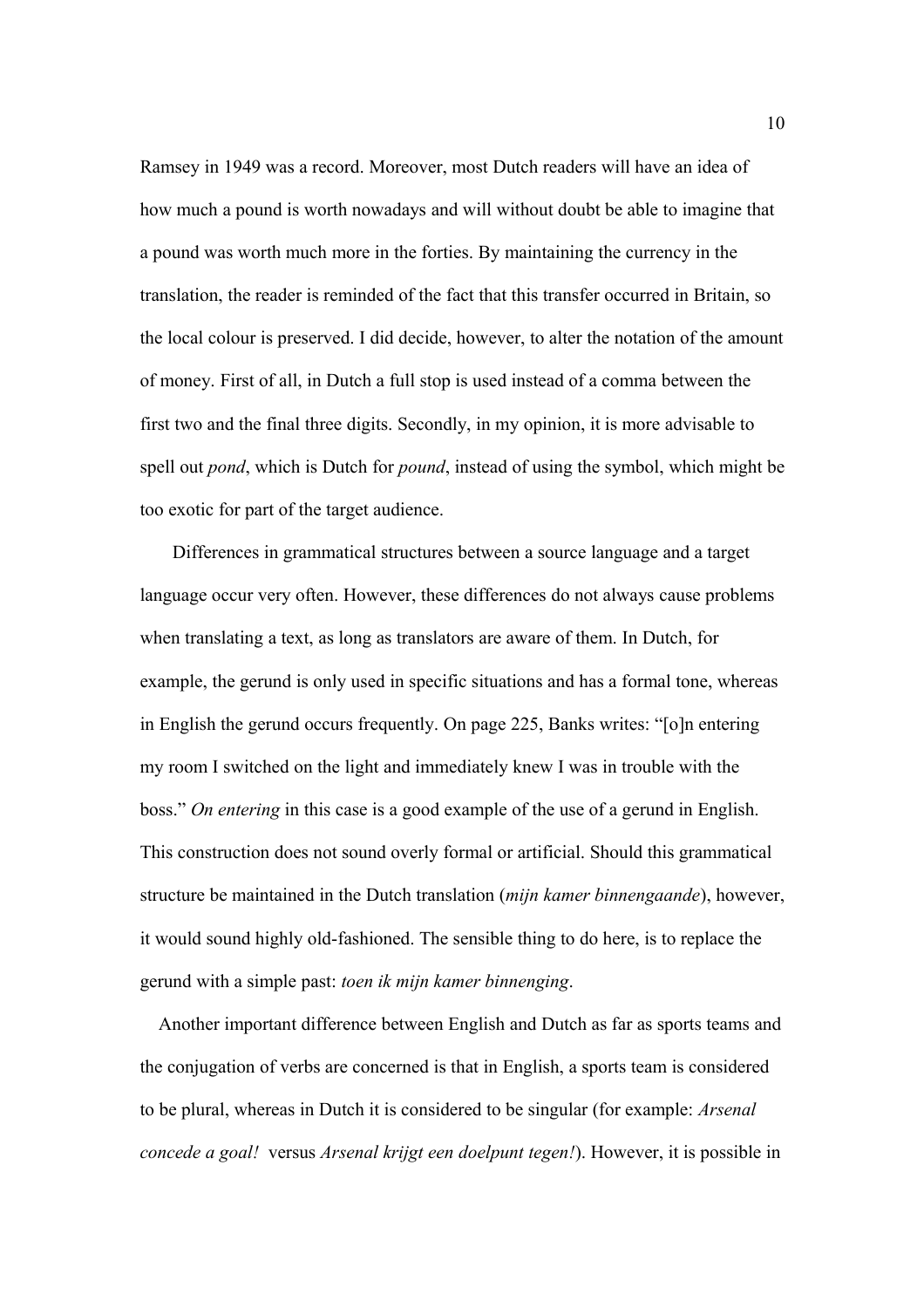Dutch to use a plural verb form, as long as the sports team's name is not the subject of the sentence: *Wat heeft Ajax gedaan? Ze hebben gewonnen*. Again, translators are constantly faced with decision like these, but more often than not they are just part of the process and do not cause problems.

In the case of this particular text – but this probably goes for most texts – most translation difficulties are text-related problems. In other words, these are not problems that can be solved in the same manner for every translation. Translators are forced to rely on their on knowledge of source and target languages and their own creativity to solve these problems. On page 226, for instance, Banks refers to Alf Ramsey as "the quintessential 'player's man'." This expression was particularly hard to translate. A literal translation was not an option, since *spelersman* sounds like he was married to one of the players. In order to come up with a satisfying translation, I have tried to translate the entire situation into Dutch. Foppe de Haan, a famous Dutch manager, has more or less the same qualities as Ramsey (as Banks describes him) and is also considered to be a *'players' man'*. I then tried to think of the best way to describe him in Dutch, and the only term that sprang to mind was *vaderfiguur*. It does not have the exact same meaning as *player's man*, but it does convey the idea a man who is warm and loving and strict at the same time.

 The final translation problem I would like to discuss is the question of how to translate excerpts that are written in dialect, like the insults shouted towards the English players by the Scottish supporters. Luigi Bonaffini wrote an article about translating dialect literature. Although he focuses on the translation of Italian literature written mainly or entirely in dialect, he does make some valid points about translating dialect in general. First of all, Bonaffini argues that "[t]he strength of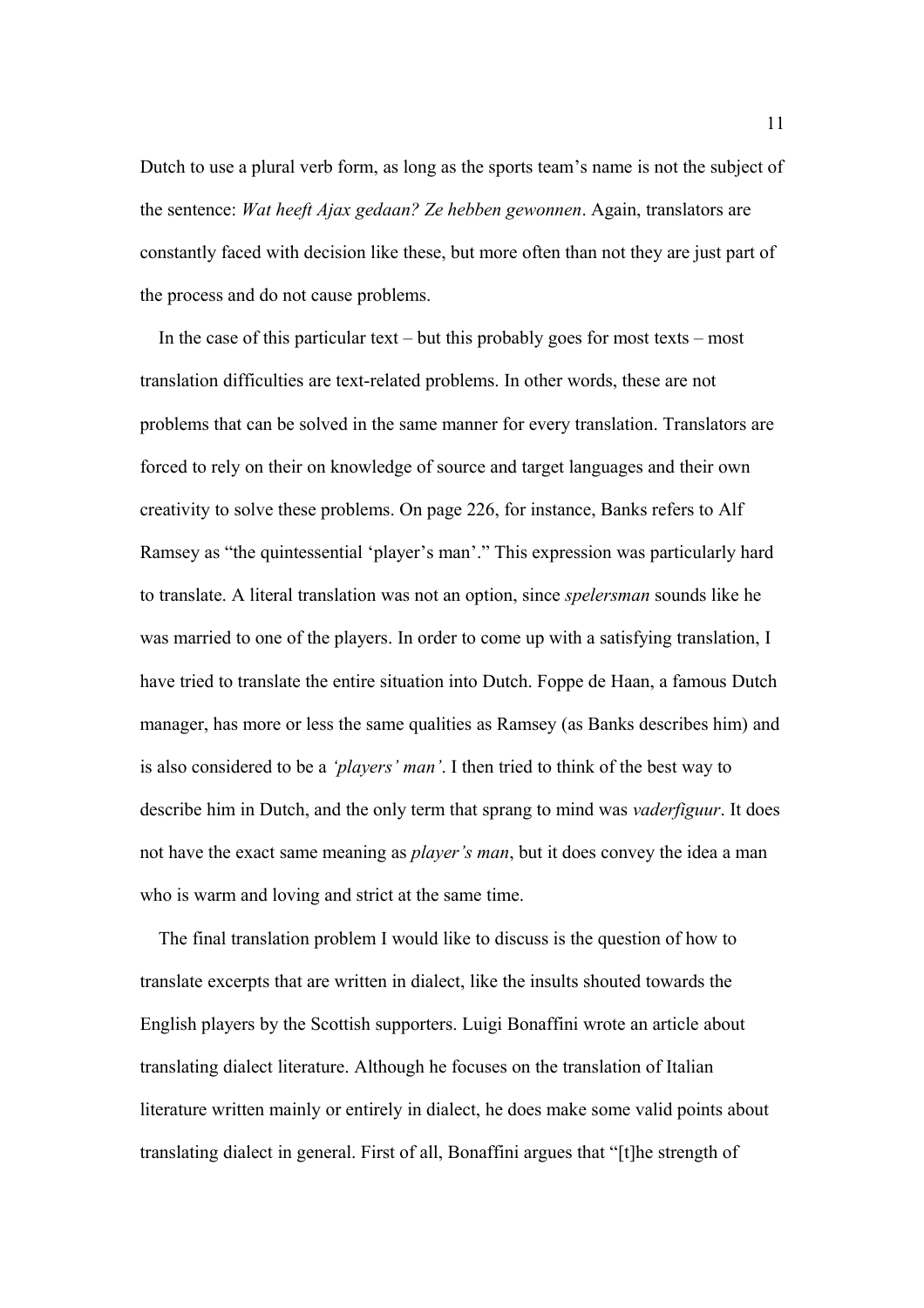dialect ... lies in its essential "otherness," in its position of eccentricity with respect to the national language ..."(1997). Embedded in this statement lies the problem for translators, since it is not just the "otherness" that makes the use of dialect powerful, but also the cultural connotations of that specific dialect. To prove this point, he uses the example of *Huckleberry Finn*, which is written in English and in which dialect plays an important role. Transforming the dialect form of the source language into a dialect form of the target language is almost never the solution to this problem, because of "all the resulting problems of incongruity and misplacement." This also goes for *Banksy*, because translating the Scottish sentences into a dialect of Dutch, like Twents, would be completely inappropriate. Apart from the fact that the translator would have to select a random dialect – as there is no Dutch equivalent of Scottish – it would almost certainly confuse the readers of the translation, who would probably wonder why people from Glasgow sounded like people from Enschede. In this case, there is no good solution to the problem of translating the Scottish dialect, since the power and cultural connotations of the source text cannot be translated into Dutch. The best option, in my opinion, is to translate these sentences into standard Dutch, while indicating with sentences like *met een zwaar Schots accent* that the Glaswegians do not speak in the same manner as Banks and his team mates. I do accept Bonaffini's claim that "translating into a standard language, the translator cannot capture the eccentricity of vernacular speech, its function as an alternative, a non-normative deviation from the norm", but I am afraid that any other option in this case is even worse.

 All in all, I have attempted to create a translation that resembles the original text when possible, without constantly reminding the reader that the text was not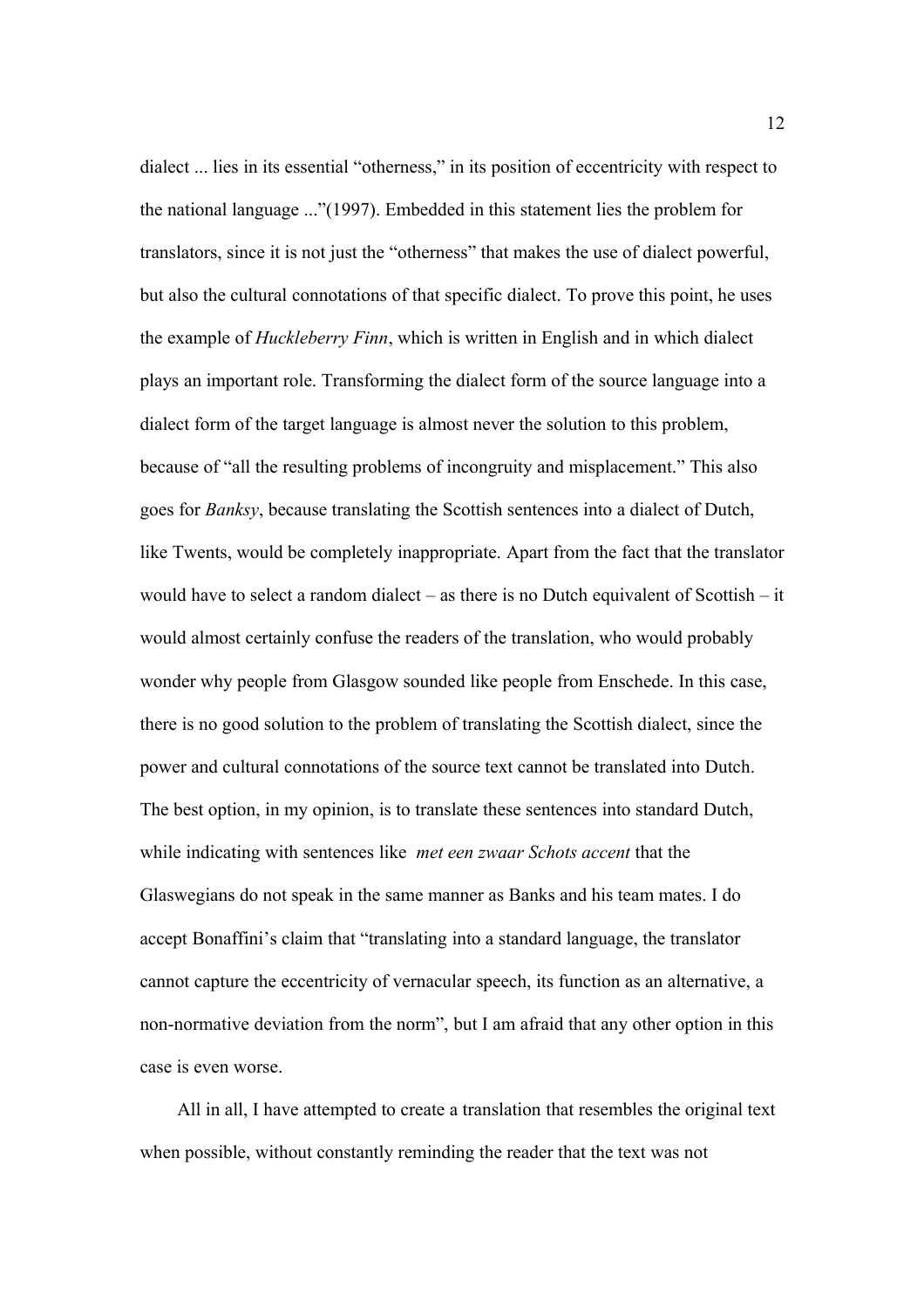originally written in Dutch. Readers with basic knowledge of football should not have any difficulties understanding the football terms used in the translation. For an account of the choices I have made during the process of translating this excerpt, see the footnotes in the translation.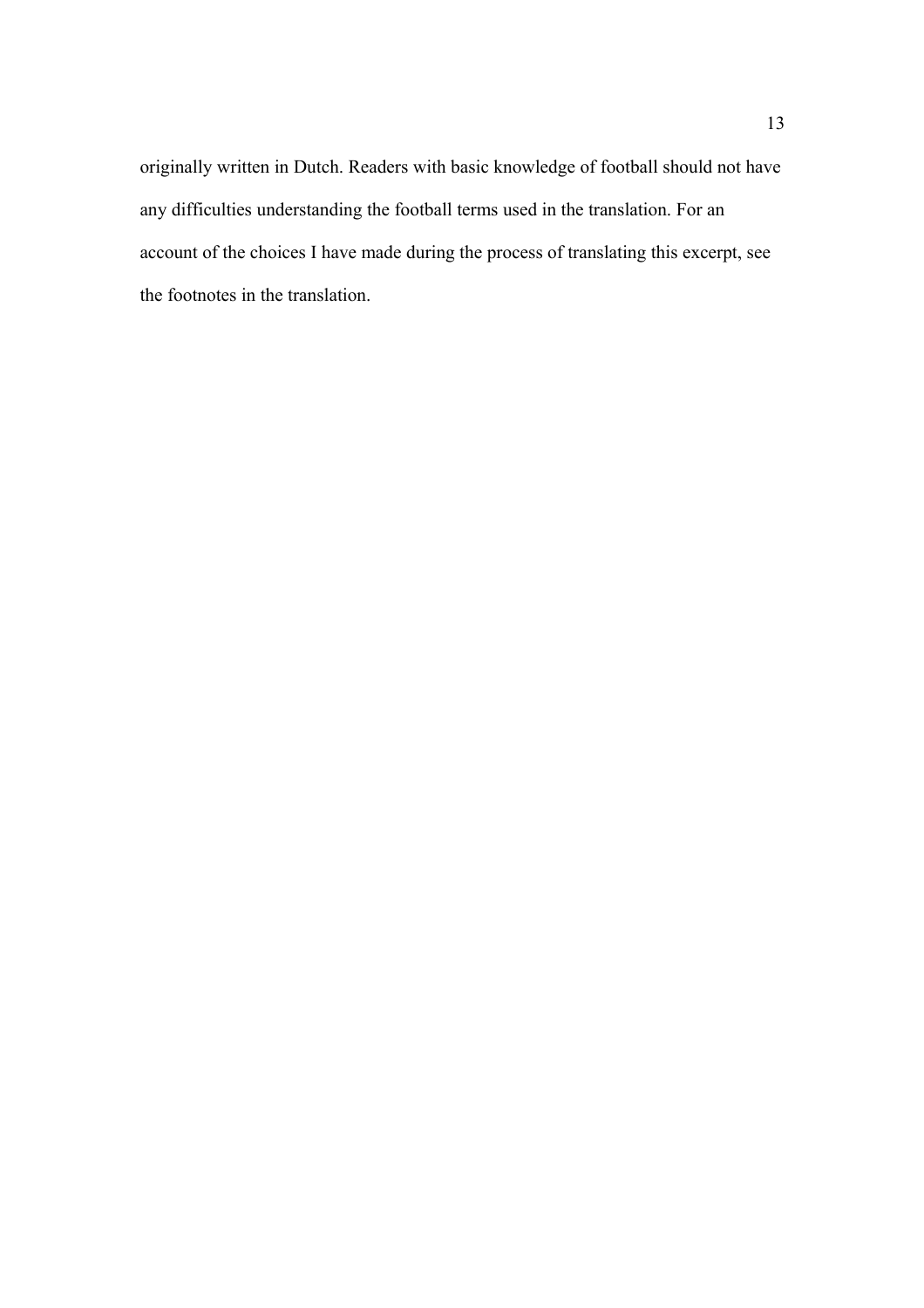# **11. De klas(se)[1](#page-13-0) van '66**

Ik was blij dat ik het reguliere<sup>[2](#page-13-1)</sup> seizoen 1965-66 zonder blessures wist af te sluiten. Ik deed niet minder dan 100 procent mijn best, maar ik had wel aldoor het aanstaande WK in mijn achterhoofd<sup>[3](#page-13-2)</sup>. Leicester eindigde het seizoen positief<sup>[4](#page-13-3)</sup>, met een 2-0 overwinning op West Ham United in een zeer vermakelijke wedstrijd op Filbert Street <sup>[5](#page-13-4)</sup>. In het team van West Ham die dag speelde Bobby Moore, met wie ik verwachtte samen te spelen op het WK. Geoff Hurst en Martin Peters speelden ook in die ploeg

- <span id="page-13-0"></span>1 The English word *class* has two meanings here. On top of the reference to a class of students it conveys that the 1966 England squad was very good, in other words, they had class. The Dutch word *klas* does only convey the first of these two meanings, but because of the addition of the suffix -*se* in brackets the second meaning is maintained.
- <span id="page-13-1"></span>2 The literal translation of *league season* is *competitieseizoen* or simply *seizoen*, but in Dutch football jargon *het reguliere seizoen* is used to refer to a league season that is followed by European- or World Championships.
- <span id="page-13-2"></span>3 *Mijn best* in Dutch conveys the meaning of both *effort* and *application.*
- <span id="page-13-3"></span>4 *On a high note* may sound a little more euphorical than *positief*. In this case, however, it is used to explain that although Leicester City experienced a reasonable but not spectacular league season –they finished seventh in the First Division with 49 points in 42 matches– they finished their season with a good result.
- <span id="page-13-4"></span>5 Most readers with some knowledge of English football will know that Filbert Street was Leicester City's stadium until they moved to Walkers Stadium in 2002. Apart from that, whether Leicester played West Ham at home or away in this case is not relevant enough to justify an intervention by the translator, explaining what and where Filbert Street was.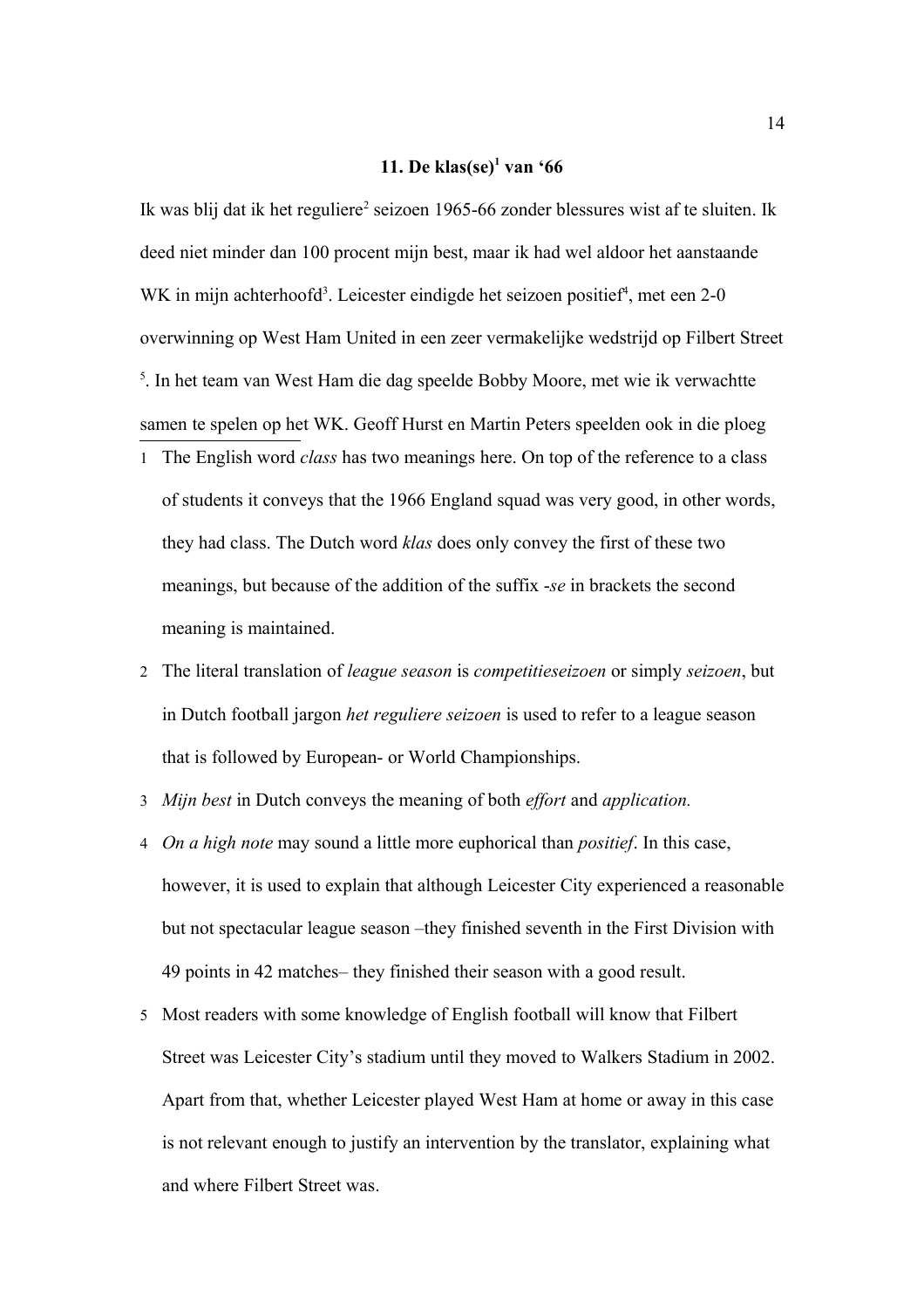van 'The Hammers<sup>[6](#page-14-0)</sup>'. Geoff had toen pas een handjevol wedstrijden voor Engeland gespeeld en Martin werd gezien als wisselspeler<sup>[7](#page-14-1)</sup>, maar wel een met behoorlijk veel potentie. Ik kon toen niet vermoeden dat beiden een cruciale rol zouden gaan spelen in verloop van het WK.

 Geoff had in april van dat jaar pas zijn tweede interland gespeeld, in een schitterende 'Home International'-wedstrijd<sup>[8](#page-14-2)</sup> tegen Schotland. Ter voorbereiding op de wedstrijd tegen Schotland trainden we op Somerset Park, de thuisbasis van Ayr United, en verbleven we in een nabijgelegen hotel. Op de ochtend van de wedstrijd kreeg ik een voorproefje van wat ons te wachten stond toen ik een van de portiers van

- <span id="page-14-0"></span>6 Most readers will know that 'The Hammers' is West Ham's nickname and those who do not will most likely be able to draw this conclusion with the aid of the context and the use of the inverted commas, which signal that this is indeed a nickname. Again, an explanation by the translator is unnecessary.
- <span id="page-14-1"></span>7 The literal translation of *squad player*, *selectiespeler*, does not work in Dutch, because Banks uses this term to explain that Martin Peters was a part of the England squad, but was usually not included in the line-up. *Selectiespeler* in Dutch does not have the same meaning, because that term also refers to players who are included in the line-up.
- <span id="page-14-2"></span>8 The term *Home International* in this case does not refer to an international match played at home, but to a match between two countries within the United Kingdom. It would, therefore, be incorrect to use *internationale thuiswedstrijd* or *thuisinterland* or something similar in the translation, as England played this match away from home, in Scotland to be precise. The inverted commas signal that this is an exotic term.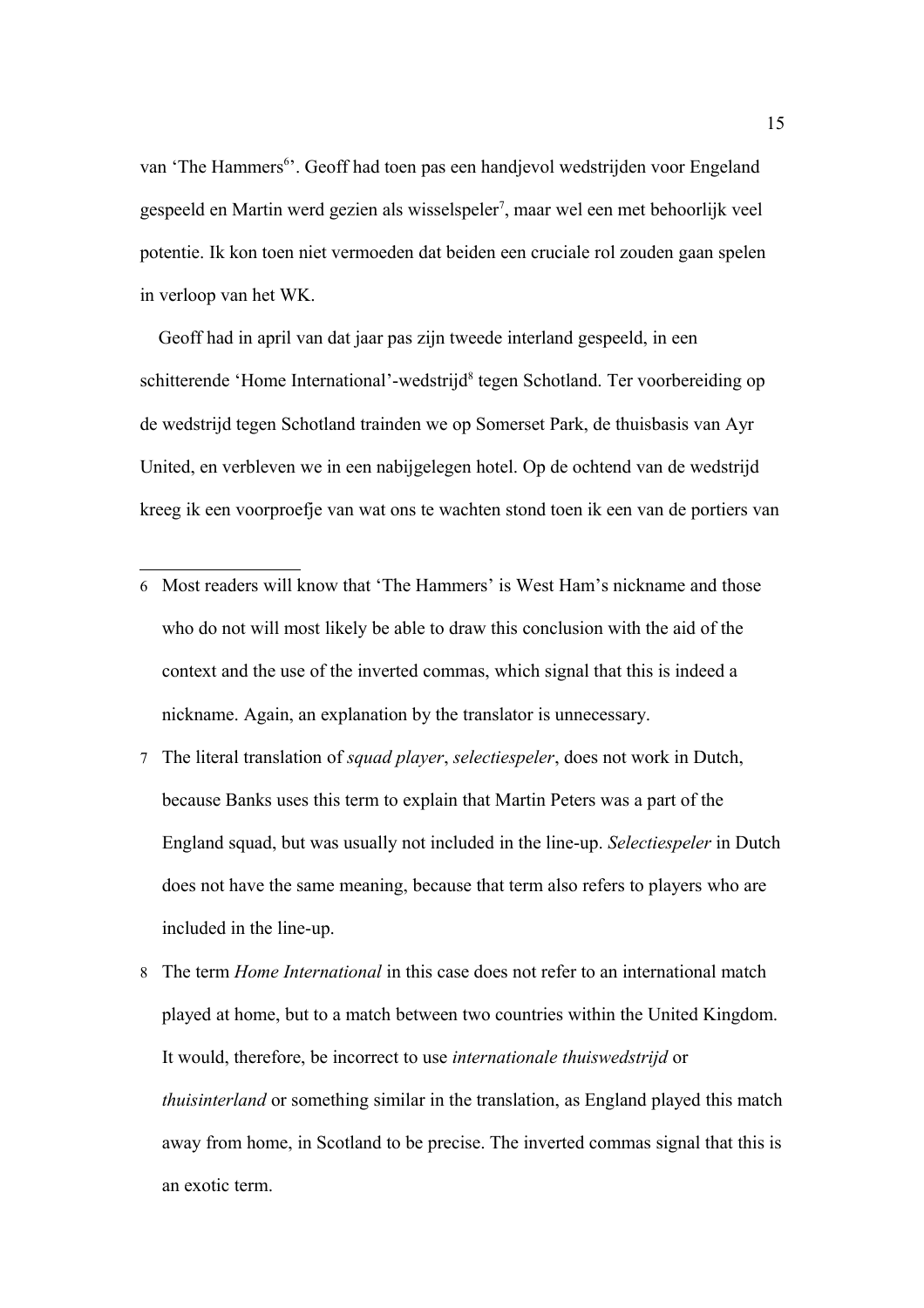het hotel vaarwel zei. Hij was erg attent en behulpzaam geweest tijdens ons verblijf en was de vijf pond fooi die ik hem had gegeven zeker waard.

'Bedankt voor alles. Geniet van de wedstrijd,' zei ik.

 'Ga toch heen![9](#page-15-0) Ik hoop dat we jullie verpulveren!' reageerde de man met een zwaar Schots accent, waarna hij er met beleefde stem aan toevoegde, 'O, en dank u voor uw fooi, Mr<sup>[10](#page-15-1)</sup> Banks.'

 Hoewel er nog anderhalf uur te gaan was tot de aftrap, waren de straten richting Hampden Park in Glasgow<sup>[11](#page-15-2)</sup> een kolkende massa van in tartan gehulde mensen<sup>[12](#page-15-3)</sup>. De teambus van Engeland baande zich pijnlijk langzaam een weg naar het stadion, en terwijl sommigen alleen naar ons loerden en velen ons uitjouwden, slingerden een behoorlijk aantal van hen beledigingen naar ons en sloegen met hun vuisten tegen de

- <span id="page-15-0"></span>9 *Awa'n boil ye heid!* (Away and boil your head) means something like *go away*, although it is less polite than that. To simply use *ga weg* in Dutch would not convey the same message, but *flikker toch op* or *donder toch op* is probably too impolite. Therefore, I chose to use *ga toch heen*, because that sounds commanding and is, in terms of politeness, somewhere between *ga weg* and *flikker toch op*.
- <span id="page-15-1"></span>10 By maintaining *Mr* in stead of *meneer*, the reader is reminded that this story is situated in Great Britain. It maintains the 'couleur locale'.
- <span id="page-15-2"></span>11 The fact that Hampden Park is in Glasgow is not 'common football knowledge' in the Netherlands. Although Glagow is mentioned later on in the text, it helps the Dutch reader that the location is mentioned the first time the stadium is mentioned.
- <span id="page-15-3"></span>12 According to Van Dale's online dictionary, a possible translation of the word *humanity* is *mensen*. *Mensdom* or *mensheid* are other options, but these sound much more unnatural in this context in Dutch than in English.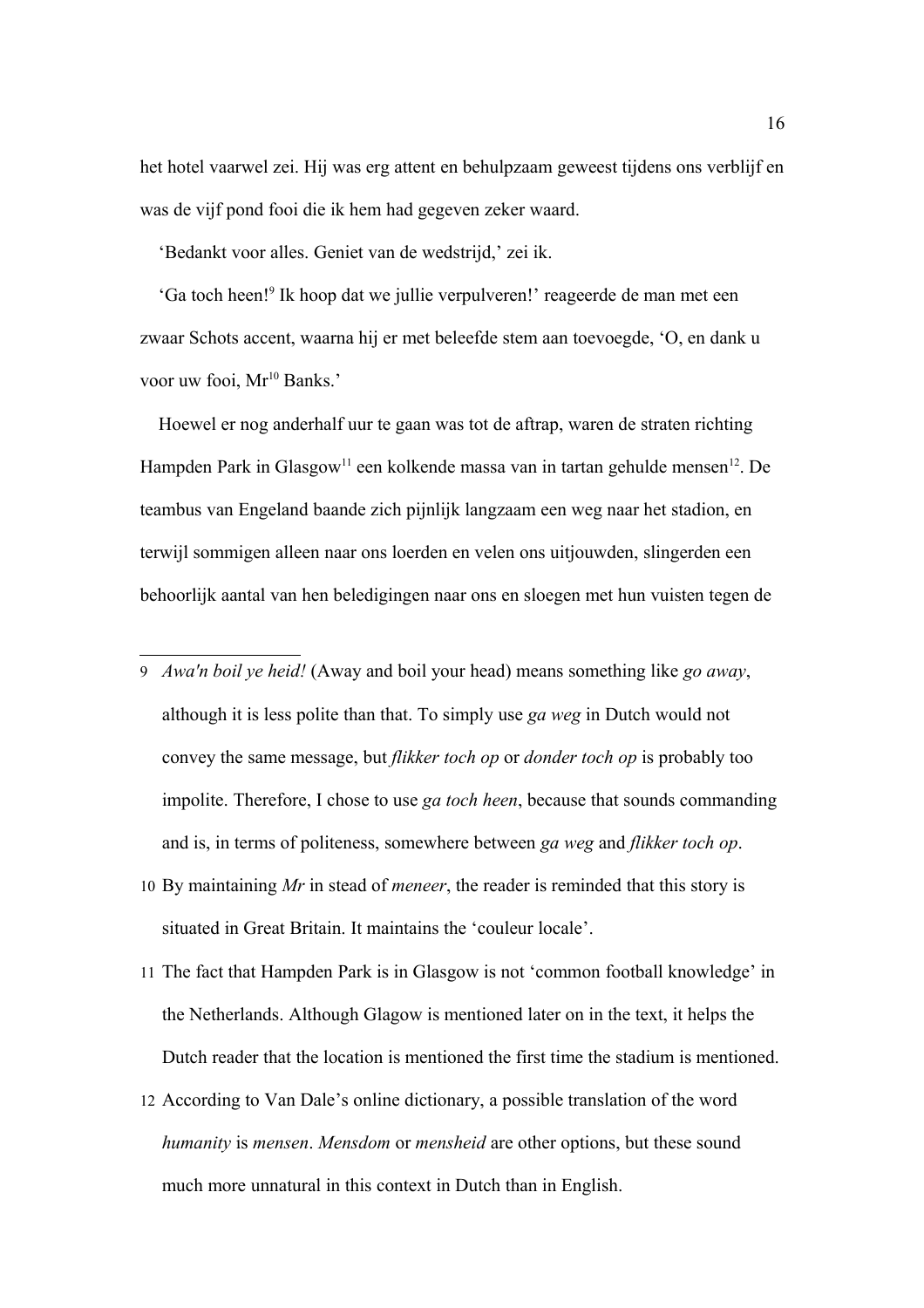zijkant van de bus. John Connelly begon zich ongemakkelijk te voelen, maar Bobby Moore suste zijn angst.

 'Maak je geen zorgen,' vertelde Bobby hem, 'dit is gewoon de traditionele manier waarop de Clydeside<sup>[13](#page-16-0)</sup> havenarbeiders<sup>[14](#page-16-1)</sup> de Engelse ploeg verwelkomen.'

 In de jaren zestig domineerde de scheepsbouw het leven in Glasgow nog. De onoverdekte scheepswerven begonnen bij Greenock, vanwaar ze de Clyde kilometers lang omarmden<sup>[15](#page-16-2)</sup>. Ik hoor nog steeds het karakteristieke geluid van de Clyde op volle toeren: een leger van hamers die echoën in de lege ruimen van scheepsrompen, het duivelse geratel van klinkhamers<sup>[16](#page-16-3)</sup>, het plotselinge gegil van metaal dat gemarteld wordt in een wolk van vonken die terwijl ze vallen sterven van de kou.[17](#page-17-0) Je kon schepen zien hangen in stellingen vanaf Greenock tot in het hart van Glasgow.

- <span id="page-16-0"></span>13 Maintaining the term *Clydeside* in this case is the best option in my opinion. It maintains the local colour and an explanation of the term is unnecessary, because the word is followed by *havenarbeiders*, which makes it clear that the term refers to the river Clyde.
- <span id="page-16-1"></span>14 Although *havenarbeiders* encompasses more than just shipbuilders, it is a term that is more common in Dutch than the term *scheepsbouwer*, and therefore makes the sentence sounds more natural. On top of that, from Banks's description of the Clydeside shipyards it can be derived that these *arbeiders* build ships.
- <span id="page-16-2"></span>15 It seemed to me that this metaphore works as well in Dutch as it does in English, but to make sure I asked a number of people with extensive knowledge of the Dutch language to see if they agreed and they all did, so I maintained my original translation.
- <span id="page-16-3"></span>16 *Werkende klinkhamers* sounds very artificial in Dutch. As *at work* is a little superfluous in the original text too, I have decided to delete it part altogether.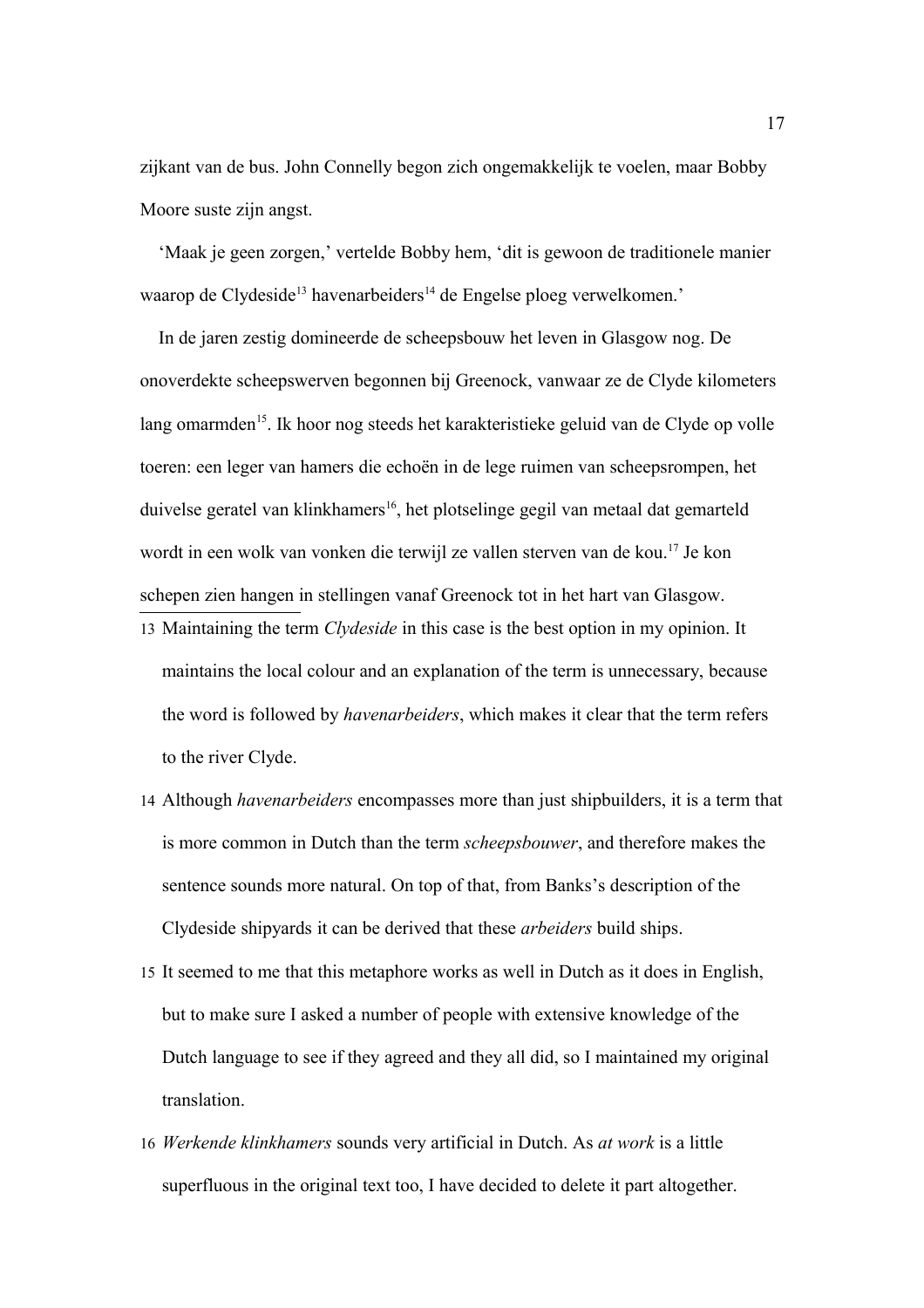Sommige daarvan bestonden<sup>[18](#page-17-1)</sup> alleen uit kielen, als walvisskeletten, anderen waren holle ruimen, roestbruin, besmeerd met rechthoeken van marineblauwe verf<sup>[19](#page-17-2)</sup>. Ik zag enorme olietankers, kilometers lang leken ze wel, bijna klaar voor de champagnefles en met jaren in de Perzische Golf voor de boeg. Dit waren de scheepswerven van Billy Connolly en vakbondsactivist Jimmy Reid, blauw van de ketelpakken<sup>[20](#page-17-3)</sup> en aangedreven door testosteron. Om half zes 's middags zwermden<sup>[21](#page-17-4)</sup> de sprintende arbeiders<sup>[22](#page-18-0)</sup> naar buiten in een race naar de wachtende slinger van gemeentebussen.<sup>[23](#page-18-1)</sup>

- <span id="page-17-0"></span>17 This sentence is a good example of Banks's attempts to write a poetic description of sounds and surroundings, as mentioned in the introduction. This sentence does not really 'work' in the translation, but neither does it in the original text. Therefore, I have tried to keep the sentence structure intact, in order to maintain Banks's style.
- <span id="page-17-1"></span>18 *Daarvan bestonden* is added in the translation in order to create a more natural and flowing sentence in Dutch.
- <span id="page-17-2"></span>19 *Roestbruin* and *marineblauw* approach the terms in the source text as close as possible, without sounding artificial.
- <span id="page-17-3"></span>20 *Boiler-suit blue* is very hard to translate into Dutch. The literal translation of *boiler-suit* is *ketelpak*, which is suitable, since it calls up images of people who work on ships or docks. *Ketelpak-blauw* is not a construction that could normally be found in Dutch texts, so I decided to add the words *van de*.
- <span id="page-17-4"></span>21 *Spew* sounds as if the docks spew out the workers, but in this sentence the *clothcapped sprinters* are the subject. The original text evokes the image of a swarm of workers, running out of the shipyards. Therefore, I considered *zwermden* to be the best option.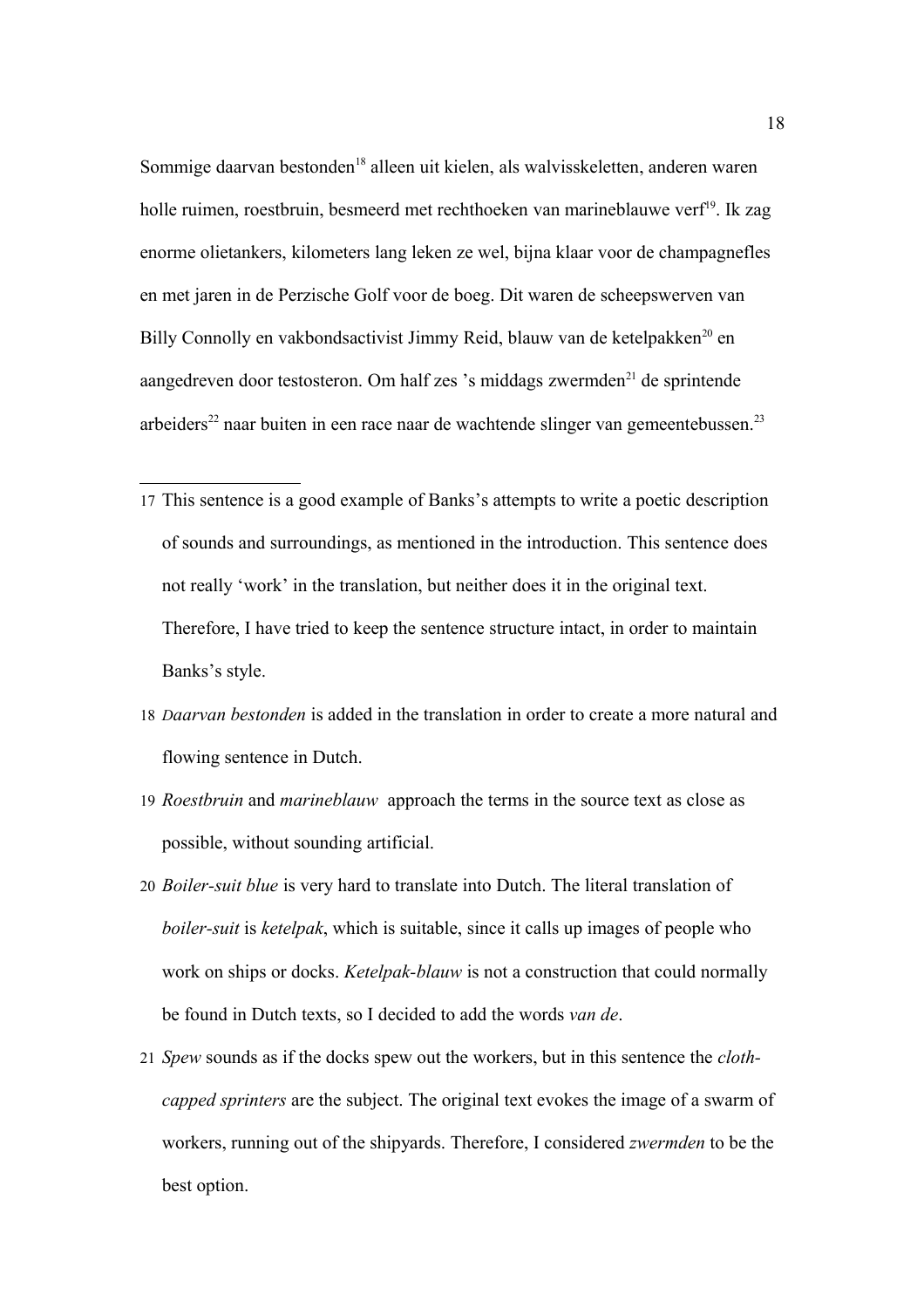Terwijl we verder doordrongen richting Hampden scheen het ons toe dat al die Clydeside havenarbeiders op weg waren naar de wedstrijd, tezamen met een behoorlijk aantal andere ambachtslieden uit Glasgow. Ze waren met meer dan 135.000 man en daartussen kon ik niet één keer het vriendelijke gezicht van een Engeland-supporter ontdekken.

Weinig stadions in de wereld kunnen<sup>[24](#page-18-2)</sup> aan Hampden tippen wat sfeer en fanatisme op de dag van een grote wedstrijd betreft. Het lawaai van de vuisten op de zijkant van onze bus kwam overeen met het lawaai van die scheepswerven – timmer, timmer, bons, een onophoudelijk kabaal dat zelfs iemand met de sterkste zenuwen<sup>[25](#page-18-3)</sup> van zijn stuk kon brengen. Terwijl de gezichten vlak voor de ramen tevoorschijn kwamen hielden de beschimpingen aan.<sup>[26](#page-18-4)</sup>

- <span id="page-18-0"></span>22 According to Van Dale's online dictionary, *cloth-cap* is an adjective which means *proletarian* or *of the working man*. The best solution in Dutch was to turn de noun *sprinters* into an adjective (*sprintende*), and the adjective *cloth-capped* into a noun (*arbeiders*).
- <span id="page-18-1"></span>23 Another example of Banks's pseudo-poetic descriptions. See footnote 17.
- <span id="page-18-2"></span>24 Although a literal translation of *could* would be *konden* or *zouden kunnen*, the use of the present tense is more appropriate in Dutch in this case.
- <span id="page-18-3"></span>25 Using *iemand met de sterkste zenuwen* as a translation of *the strongest of constitutions* is not only an acceptable representation of the original text, but also a way to maintain the image of nerves, which is represented in the source text by *unnerve*.
- <span id="page-18-4"></span>26 A complex sentence to translate into Dutch, because a literal translation of *the faces jumped up at the windows* would be illogical in Dutch. The solution in this case is to at least convey the same message Banks conveys with this sentence, even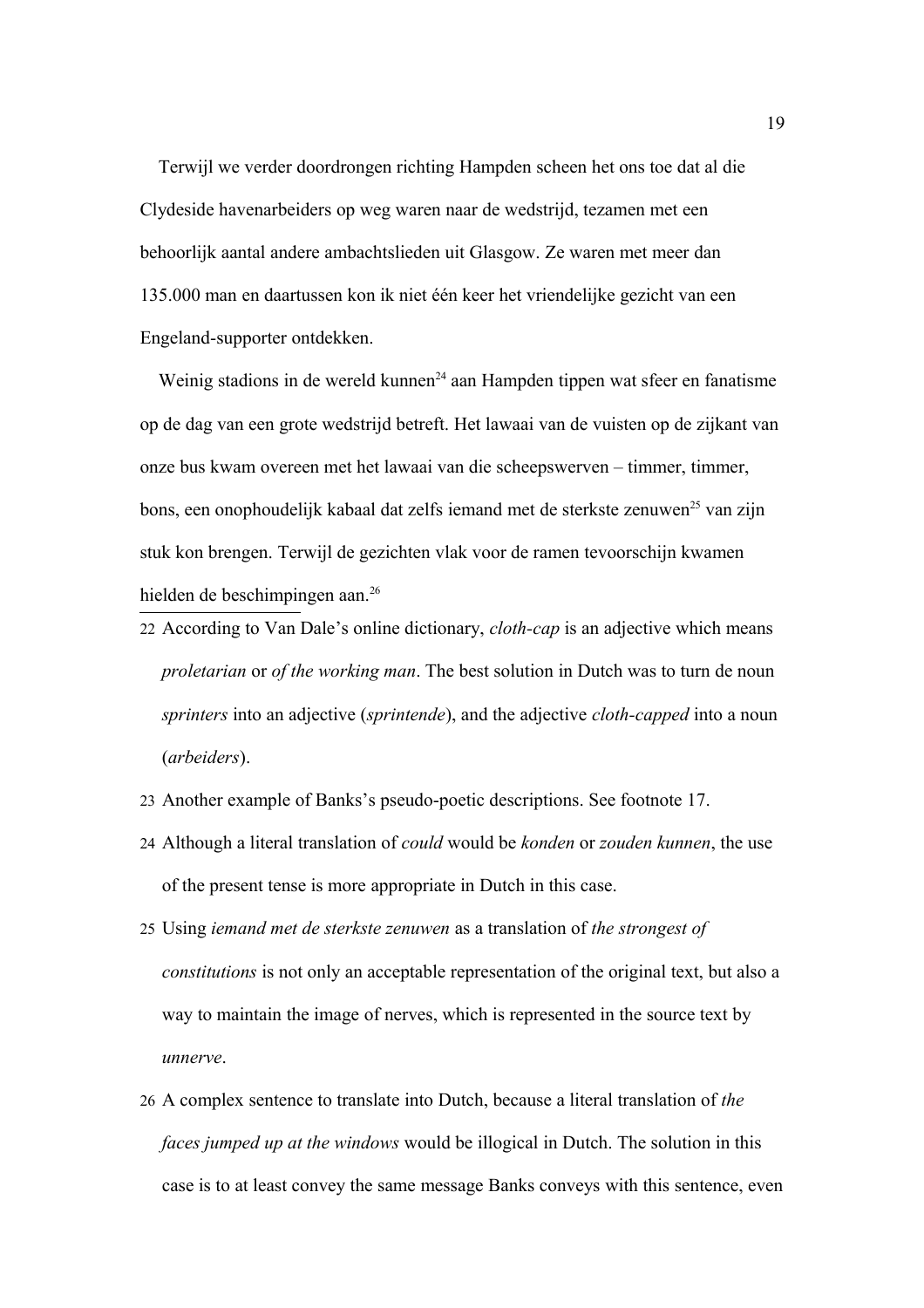'We maken jullie Sassenachs<sup>[27](#page-19-0)</sup> af vandaag! We zullen jullie onthoofden!<sup>' [28](#page-19-1)</sup>

 Ook door de spelers werd vurig uitgekeken naar Anglo-Schotse ontmoetingen. Omdat we een Schotse manager hadden, speelden er gewoonlijk zes of zeven ballingen tegelijk in het eerste team van Leicester. Als Engeland zou verliezen zou ik gedoemd zijn tot een heel seizoen van meedogenloze kleineringen en plagerijen van deze triomfantelijke Schotten- en die plagerijen waren ook niet altijd even vriendschappelijk.[29](#page-19-2) Zo was er een voorval tijdens een vijf-tegen-vijf-partijtje, waarbij Jimmy Walsh en ik elkaar zodanig op stang joegen dat we elkaar bijna te lijf gingen en Ian King en Davie Gibson ertussen moesten springen om ons uit elkaar te halen.<sup>[30](#page-19-3)</sup> Dat gedrag was niet typerend voor ons, maar het laat zien hoe hoog de emoties nou eenmaal opliepen tussen Engelse en Schotse spelers voorafgaande aan een ontmoeting tussen de 'oude vijanden'<sup>[31](#page-19-4)</sup>.

though some of the imagery is lost.

- <span id="page-19-0"></span>27 *Sassenachs* could be translated with *Engelsmannen*, but by maintaining this term it becomes more clear that this is a way in which the Scottish supporters insult the English players and it gives the insults some more local colour. It is assumed that the reader understands what the word *Sassenach* means.
- <span id="page-19-1"></span>28 Another Scottish insult. See footnote 9.
- <span id="page-19-2"></span>29 These two sentences ('For England to lose would doom me to a whole season of merciless chaffing and ribbing from these exultant Scots. It wasn't always friendly banter, either.') are blended into one in order to make them sound more natural in Dutch.
- <span id="page-19-3"></span>30 See footnote 29.
- <span id="page-19-4"></span>31 It can be derived from the context that the *auld enemies* are England and Scotland, so there is no need for the translator to step in and explain this. Again, the inverted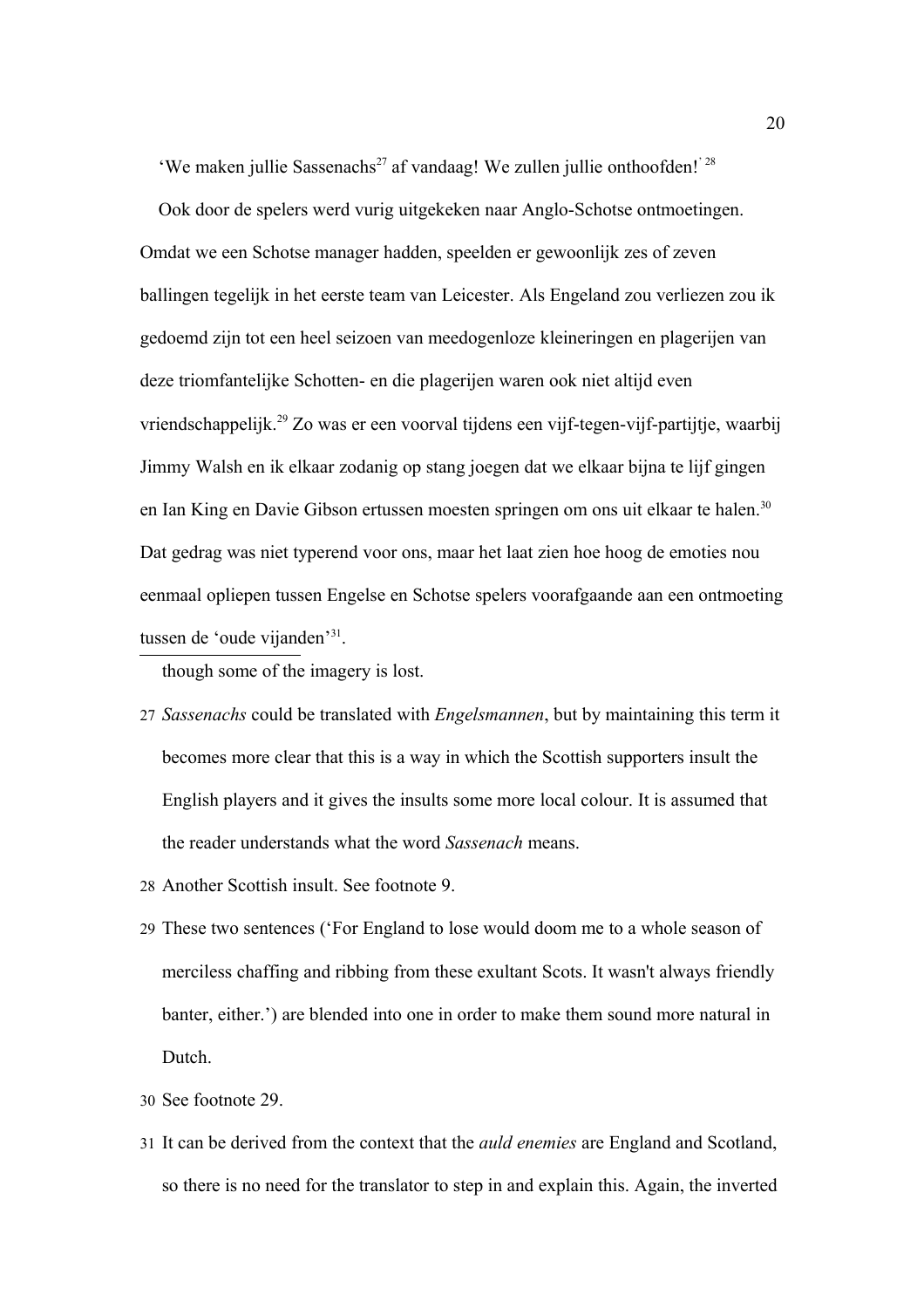De spelers waren vurig, maar de supporters grensden aan het hondsdolle. Toen we uit onze teambus stapten werd er met vuisten gezwaaid en er werden blikjes en flessen naar ons gegooid terwijl we door een spervuur van beledigingen naar de spelersingang renden.

 'We maken jullie af vandaag, als je dat maar weet, stelletje shandy-zuipende zuidelijke kwasten!' [32](#page-20-0)

En dat kwam van de steward<sup>[33](#page-20-1)</sup> bij de deur.

'Doen ze altijd zo?' vroeg Geoff Hurst.

 'Nee,' vertelde ik hem, 'tegen de tijd dat we aftrappen gaan ze zich pas echt druk maken.'

 Toen de teams het veld van Hampden opliepen was het geluid dat van de afgeladen tribunes kwam oorverdovend: de 135.000 in tartan gehulde zielen lieten niet alleen het hemelgewelf trillen met een collectieve tumultueuze brul, het leek of ze de hemel van oost naar west openspleten.<sup>[34](#page-20-2)</sup> Na de officiële presentaties liep ik, pet in de hand, naar een van de goals voor de warming-up. Het was alsof ik werd begroet door tienduizenden woedende ganzen, zo erg was het onophoudelijke gesis dat overal om me heen weerklonk. Toen de wedstrijd begon werd het lawaai op de een of andere manier nog luider dan daarvoor. Denis Law speelde de bal terug naar Billy Bremner. Billy speelde hem vooruit naar Jimmy Johnstone en toen Jimmy een pijlsnelle solo commas signal that this is an exotic term. There is no other translation for *auld*

then *oud*.

- <span id="page-20-0"></span>32 Another Scottish insult. See footnote 9.
- <span id="page-20-1"></span>33 This could also be translated with *portier*, but since this event takes place at the stadium *steward* is more acceptable.
- <span id="page-20-2"></span>34 Yet another example of Banks's pseudo-poetic descriptions. See footnote 17.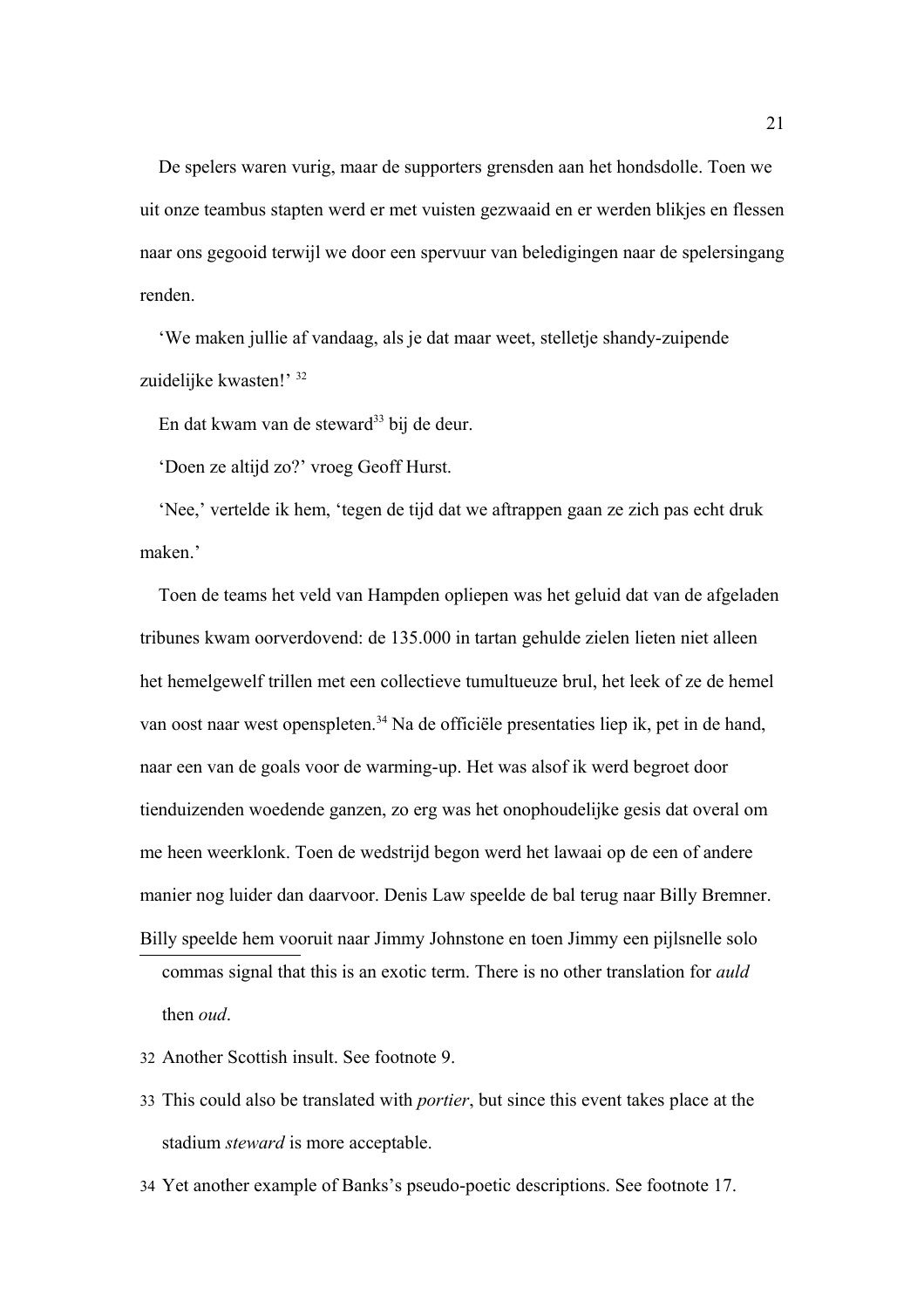maakte, en diep op de helft van Engeland doordrong, donderde goedkeuring als een lawine van de tribunes naar beneden.

 Alf Ramsey had gekozen voor een 4-3-3 formatie voor deze wedstrijd, hoewel hij dit later zou omzetten naar 4-4-2 voor het WK. Voor me stond een achterhoede<sup>[35](#page-21-0)</sup> met George Cohen, Jack Charlton, Bobby Moore en Keith Newton. Het driemansmiddenveld bestond uit Nobby Stiles, Bobby Charlton en John Connely, met Alan Ball, Roger Hunt en Geoff Hurst in de aanval<sup>[36](#page-21-1)</sup>.

 Toen we het eerste offensief van de Schotten eenmaal hadden afgeslagen werd de wedstrijd rustiger. Roger Hunt van Liverpool werkte onvermoeibaar en maakte loopacties<sup>[37](#page-21-2)</sup> richting de hoeken, waarmee hij de Schotse verdediging compleet uiteen trok en ruimte creëerde waar Bobby Charlton en John Connelly van konden profiteren.

 Het veld van Hampden was nogal van gras verstoken na een seizoen van constant gebruik (dit in tegenstelling tot Wembley<sup>[38](#page-22-0)</sup>). Hampden was de thuisbasis van Queen's Park, dat zowel de enige club in alle Britse competities die de pure amateurstatus 35 *Back line* could be translated with *achterste linie* or *laatste linie*, but *achterhoede* is more natural in this context.

- <span id="page-21-1"></span><span id="page-21-0"></span>36 Technically, the last part of this sentence is grammatically incorrect, but in this context it is not uncommon, both in English and in Dutch, for such a structure to occur. Since this structure is acceptable in this case, I have deceided to stick to the source text.
- <span id="page-21-2"></span>37 As stated in the introduction, it is most important that an account of such an event reads like it was originally written in the language of the translation. *Loopacties* is not a literal translation of *angled runs*, but it sounds more natural in an account of a football match in Dutch.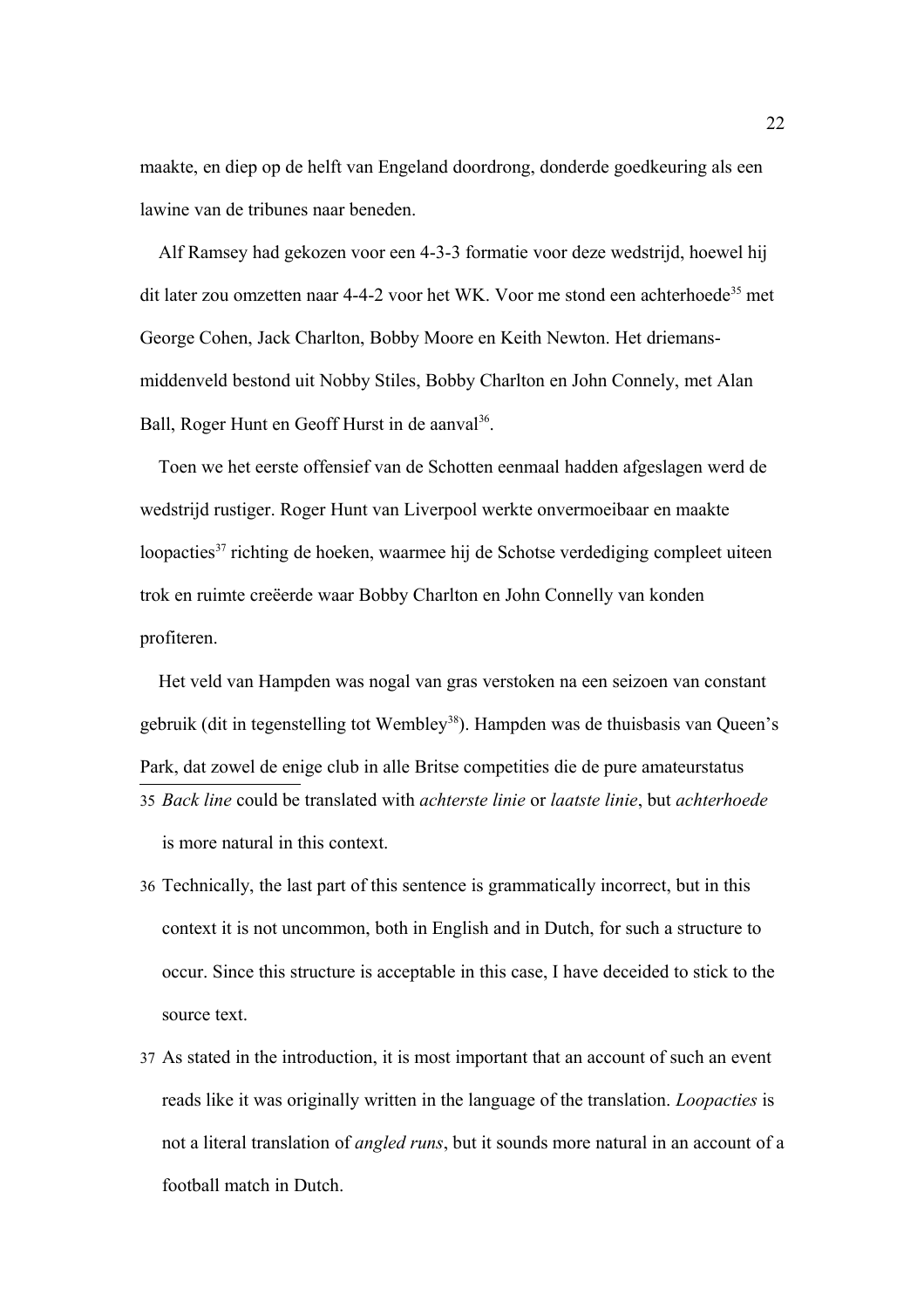handhaafde, als de oudste voetbalclub van Schotland was, opgericht in 1867<sup>[39](#page-22-1)</sup>. Ik heb me vaak afgevraagd tegen wie ze dan in hemelsnaam speelden. (Dat soort vragen heeft me altijd geïntrigeerd. Ik heb ooit gelezen dat Baker Street het eerste Londense metrostation ooit was. Wat had het voor zin om er maar eentje te openen? dacht ik toen. Waar kon je dan naartoe?)

 Feitelijk speelde Queen's Park in de jaren na de oprichting tegen Engelse ploegen en deed zelfs mee in de FA Cup<sup>[40](#page-22-2)</sup>, waarvan de finale twee keer bereikt werd, in 1884 en 1885. Ze verloren<sup>[41](#page-22-3)</sup> in beide gevallen van Blackburn Rovers. Queen's Parks gemiddelde bezoekersaantal in de jaren zestig lag rond de 1000. Hampden Park was tijdens de wedstrijd Schotland-Engeland een indrukwekkend gezicht, maar ik heb me vaak afgevraagd hoe het was om voor Queen's Park in dat holle stadion met zijn alpachtige[42](#page-22-4) tribunes te spelen als het bijna leeg was. De stemmen van de spelers moeten spookachtig hebben geëchood in dat mooie oude stadion. Er was waarschijnlijk meer sfeer op de maan. Nu zat het tot de nok toe vol met 130 keer zoveel mensen. 38 *Wembley* is a world-famous football stadium, so there is no need to explain what

<span id="page-22-0"></span>Wembley is to the target audience.

<span id="page-22-1"></span>39 See footnote 36.

- <span id="page-22-2"></span>40 The *FA Cup* is a world-famous cup competition, as well as the oldest football tournament in the world, so there is no need to explain what it is to the target audience.
- <span id="page-22-3"></span>41 As mentioned in the introduction, it is possible in this case to use a plural verb form.
- <span id="page-22-4"></span>42 *Alpachtige sounds* somewhat strange in Dutch, but so it does in English. Both in Dutch and in English, it does clearly convey the imagery of very steep, very high terraces, so it is appropriate in this case to apply a literal translation.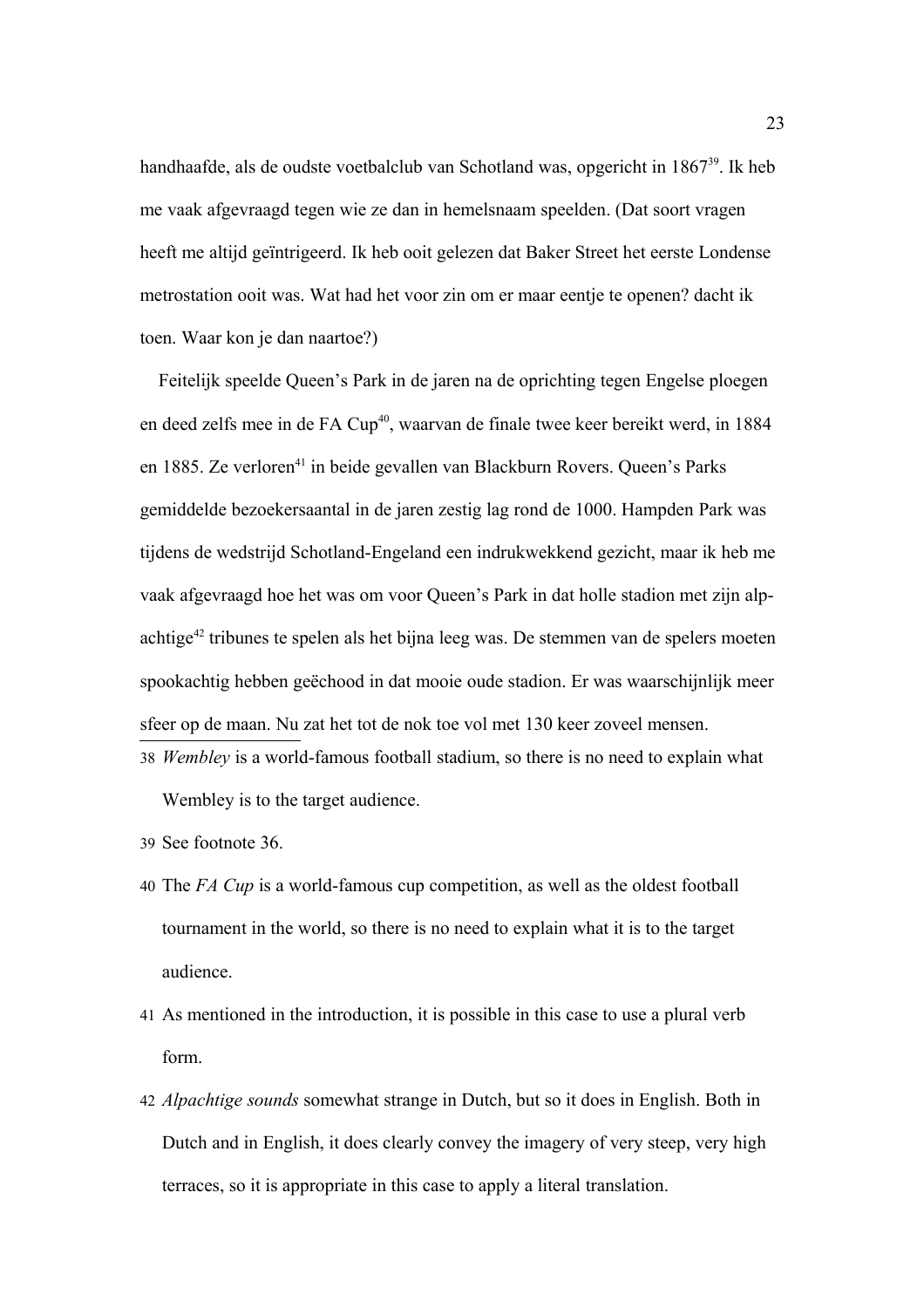Hampden brulde toen Jim Baxter de bal naar Willie Wallace speelde, een meter of twintig van m'n[43](#page-23-0) doel. De spits van Hearts nam de bal een paar meter mee en vuurde een keiharde schuiver af, waarvan de pure snelheid me bijna veraste. Ik gooide mezelf op de grond en wist in twee pogingen de bal naar mijn borst te verwerken<sup>[44](#page-23-1)</sup>. Terwijl ik daar het stof en vuil uit lag te spugen zag ik een paar schoenen en benen met blauwe kousen centimeters bij m'n gezicht vandaan. Ik keek omhoog en zag Denis Law, die met z'n handen de witte manchetten van de mouwen van z'n shirt vasthield en een dreigende grijns op z'n gezicht had.

 'En ik zal hier elke keer zijn. Daar kun je van verzekerd zijn, Gordon, jongen,' zei hij, terwijl hij breed grijnsde<sup>[45](#page-23-2)</sup>. Ik wist dat Denis psychologische spelletjes aan het spelen was in de hoop me iets meer onder druk te zetten, maar ik wist ook dat hij zich aan z'n woord zou houden. Mocht ik een slippertje maken en de bal loslaten dan zou hij klaarstaan om hem in het net te leggen.

- <span id="page-23-0"></span>43 As this excerpt is written in an informal style, *m'n* is more appropriate than the slightly more formal *mijn*.
- <span id="page-23-1"></span>44 Again, the decision to use *verwerken* as a translation of *gather* instead of a more literal translation of the source text makes the translation sound more natural in the target language.
- <span id="page-23-2"></span>45 It might not be clear to the majority of the target audience what a *Cheshire Cat grin* looks like. The cat in *Alice in Wonderland*, renowned for its grin, is also called the Chesire Cat, or *Lachjeskat*, in some Dutch translations. However, this would probably still be unclear to the majority of the target audience. In this case, it is more desirable to delete this notion altogether than to maintain and explain it, because that would slow the story down.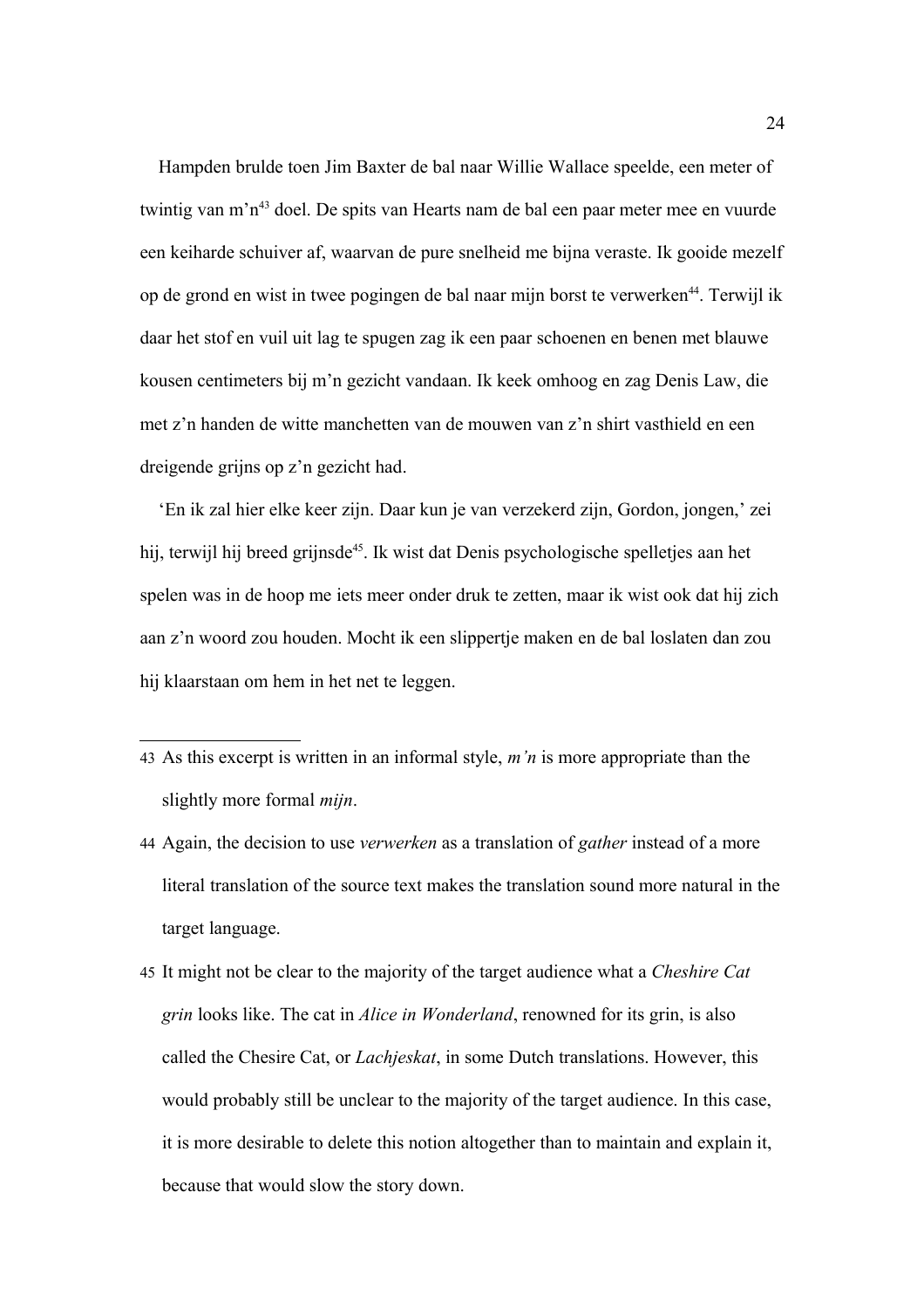Druk heeft me nooit beïnvloed, het hielp me alleen me te concentreren. Hoe belangrijker de wedstrijd, hoe meer er op het spel stond, hoe leuker ik het vond en, zo leek het, hoe beter ik speelde. Zoals Alf Ramsey me ooit zei, 'Vaar wel<sup>[46](#page-24-0)</sup> bij druk, Gordon. Je krijgt geen sap uit een sinaasappel totdat je erin knijpt.'

 Hoewel hij pas zijn tweede wedstrijd voor Engeland speelde liet Geoff Hurst al de bekwaamheid zien waarmee hij nog veel zou bereiken in het internationale voetbal. Hij straalde zelfvertrouwen uit. Iedere keer dat Bobby Charlton aan de bal was stond Geoff te roepen dat hij ingespeeld moest worden. Elke spits wil de bal snel ingespeeld krijgen, hoe vroeger hoe beter. Bobby was daar de juiste man voor. Na ongeveer een kwartier hectisch voetbal speelde Bobby de bal naar Geoff, zo'n vijfentwintig meter bij het Schotse doel vandaan. Voordat de Schotten hem aan konden pakken legde Geoff aan en zeilde de bal langs de zwaaiende armen van de Schotse keeper Bobby Ferguson. Toen de bal het net deed bollen kreeg ik een goede indruk van hoe het was om op Hampden voor Queen's Park te spelen. Er heerste een bijna totale stilte. Hoewel ik zo'n tachtig meter bij hem vandaan stond hoorde ik Bobby Charlton schreeuwen: 'Hij zit!' Zijn stem was zo doordringend als die van een kroegzanger<sup>[47](#page-24-1)</sup>.

<span id="page-24-0"></span>Roger Hunt scoorde een tweede doelpunt waardoor we op rozen zaten<sup>[48](#page-25-0)</sup>, maar dit was Schotland tegen Engeland en ondanks een achterstand van twee doelpunten 46 *Welvaren* is one of the possible translations of *to thrive*. Although it sounds highly old-fashioned in Dutch, it is an acceptable representation of Ramsey's affected way of speaking.

<span id="page-24-1"></span>47 The target audience probably has no concept of a *pub singer in Westminster Abbey* and it is more important in this case that Banks's metaphore is clear. Therefore, deletion of *Westminster Abbey* is the best option, although some of the effect of the expression is lost.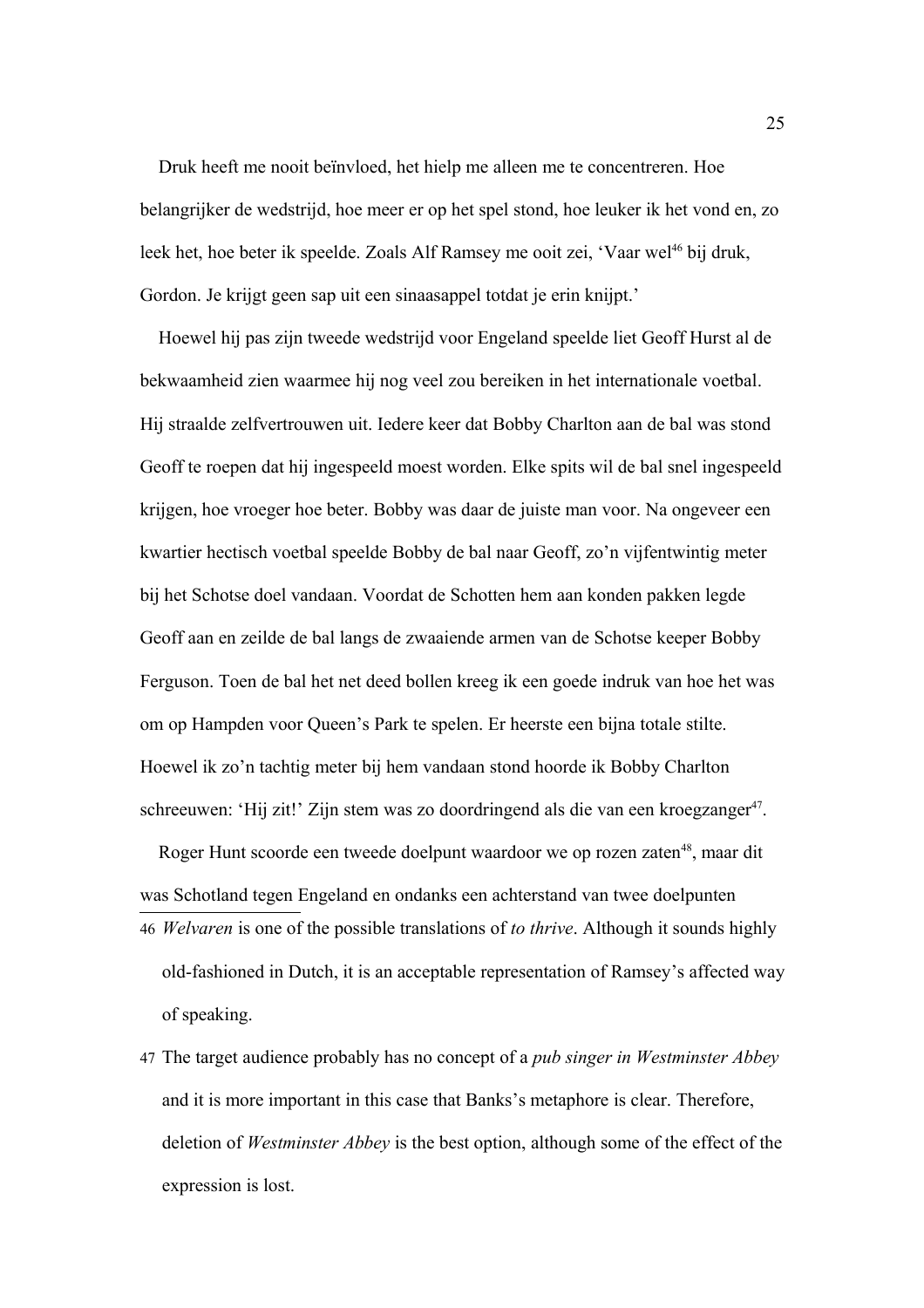zouden de Schotten blijven doorvechten tot het bittere einde. Roger voegde nog een doelpunt aan de score toe, maar Denis Law loste zijn belofte in en scoorde het eerste doelpunt voor de thuisspelende ploeg. Bobby Charlton zorgde weer voor afstand tussen de twee ploegen door te scoren met een karakteristieke kanonskogel<sup>[49](#page-25-1)</sup>, maar de Schotten weigerden nog steeds op te geven. Jimmy Johnstone van Celtic bracht Schotland terug in de wedstrijd met een goed intikkertje<sup>[50](#page-25-2)</sup> en verkleinde de achterstand in de slotfase nog verder. Ik dacht dat ik me goed had opgesteld toen Jimmy langs Keith Newton en Jack Charlton draaide, maar Jimmy keek simpelweg op, zag waar ik stond en schampte de bal met grote bedachtzaamheid met de punt van z'n schoen. De bal draaide van me weg om daarna weer in z'n originele baan terug te keren en krulde in de verre hoek het net in. Ik had het niet voor mogelijk gehouden 48 There is no Dutch expression that is a literal translation of *put us in the driving seat*, but *op rozen zitten* has roughly the same meaning.

- <span id="page-25-1"></span><span id="page-25-0"></span>49 Again, this term is much more common in Dutch football jargon than a literal translation of *guided missile*.
- <span id="page-25-2"></span>50 *Een goed opportunistisch doelpunt* is a literal and acceptable translation of *a fine opportunist goal*. However, it will be hard for the audience to visualise such a goal. The term *opportunist goal* is often used to describe a close-range tap-in, something which might be described as a typical striker's goal. However, it could also be a goal scored as a result of wild long ball forward or as a result of a mistake in the opponent's defence. From Banks's match account, it remains unclear which kind of opportunist goal he is writing about. Watching the highlights of the match, available on [www.youtube.com,](http://www.youtube.com/) it becomes clear that Johnstone's goal was a close-range effort, so *intikkertje* is acceptable here, because it gives the target text's audience a clearer picture of the goal.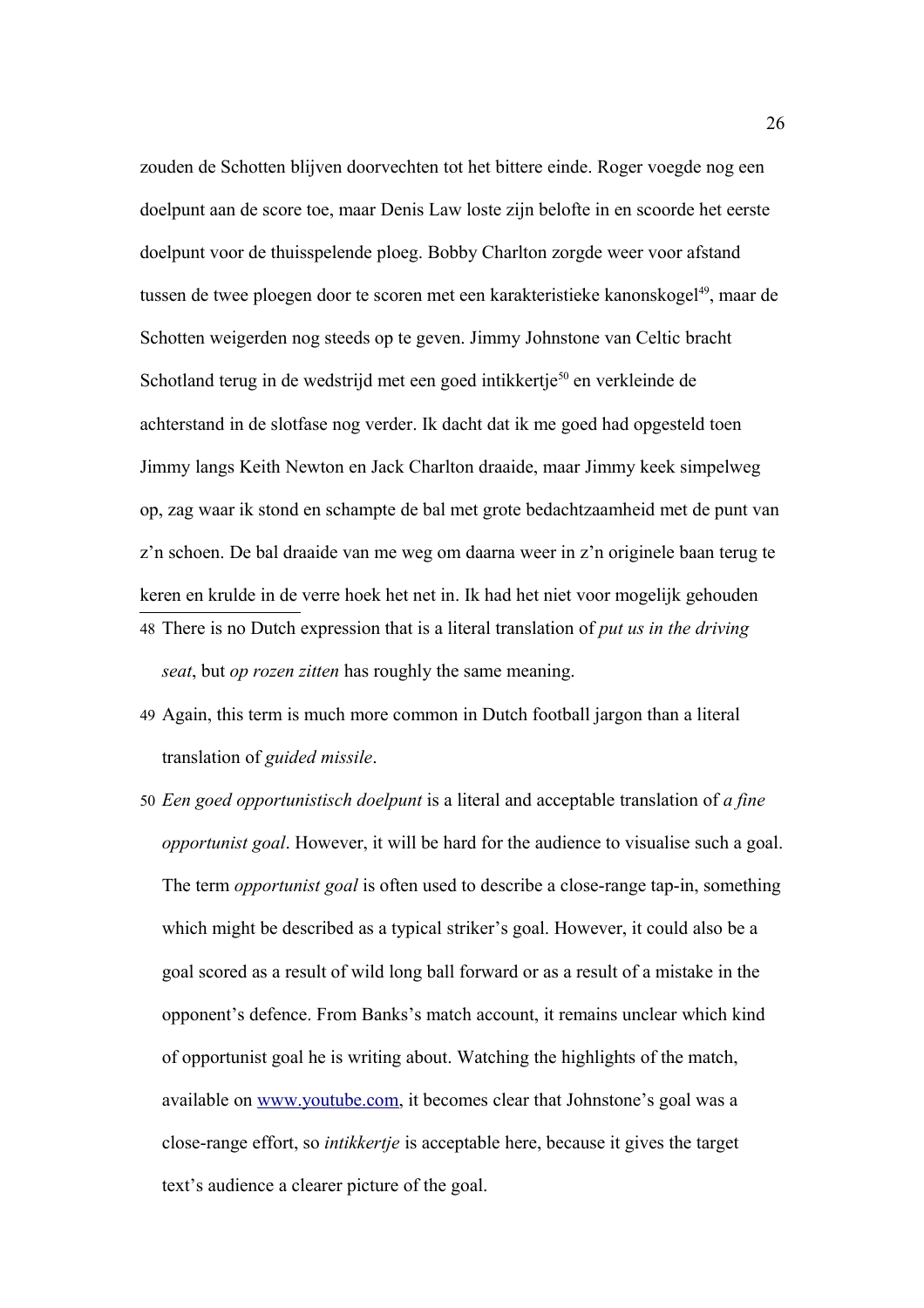dat een speler onder zoveel druk, op snelheid en met beperkt zicht op het doel (als hij dat al had) kon scoren. Maar Jimmy Johnstone deed het. Het was een geweldig doelpunt van een speler die gezegend was met een enorme hoeveelheid talent.

 Met de achterstand teruggebracht tot 4-3 en vooruit geschreeuwd door de massa supporters, begon Schotland met een belegering. Met nog maar een minuut te spelen sloeg m'n hart een slag over toen Jimmy Johnstone, die Keith Newton een zware middag had bezorgd met z'n solo's, Keith opnieuw uitkapte en Willie Wallace in stelling bracht, die de bal met z'n voorhoofd langs mijn linkerarm en richting het doel sloeg. De mensen op de overvolle tribunes gingen op hun tenen staan<sup>[51](#page-26-0)</sup>. Ik vreesde het ergste, maar toen was daar de iele Nobby Stiles, die zich zover in de lucht uitstrekte als zijn ledematen het toestonden om de bal van de lijn te koppen.

'Goa-ohhhhhhhhh!' kreunden 135.000 stemmen in koor.

 Nobby was de held van de dag[52](#page-26-1) voor Engeland. Daarbovenop bespaarde de bal die hij in de laatste minuut van de lijn haalde elke Engelse speler een jaar van genadeloze pesterijen van Schotse ploeggenoten. Alleen daarvoor had ik hem al kunnen omhelzen.

 Het schelle geluid van de scheidsrechtersfluit luidde het eind van de vijandelijkheden in. Het was mijn eerste overwinning op de Schotten op het hoogste internationale niveau in vier pogingen en dat gold ook voor Alf Ramsey. De Schotse zeepbel was uiteengespat en de vloek van Hampden, waar Engeland sinds 1958 al niet meer had weten te winnen, was overwonnen. De nauwe samenwerking tussen Bobby 51 In Dutch, it would be very awkward to write that *de tribunes op hun tenen gingen staan*, but that problem is solved by adding *de mensen op*.

<span id="page-26-1"></span><span id="page-26-0"></span>52 *Nobby redde de dag* or something similar would sound very artificial in Dutch. *Nobby was de held van de dag* is far more natural and conveys the same message.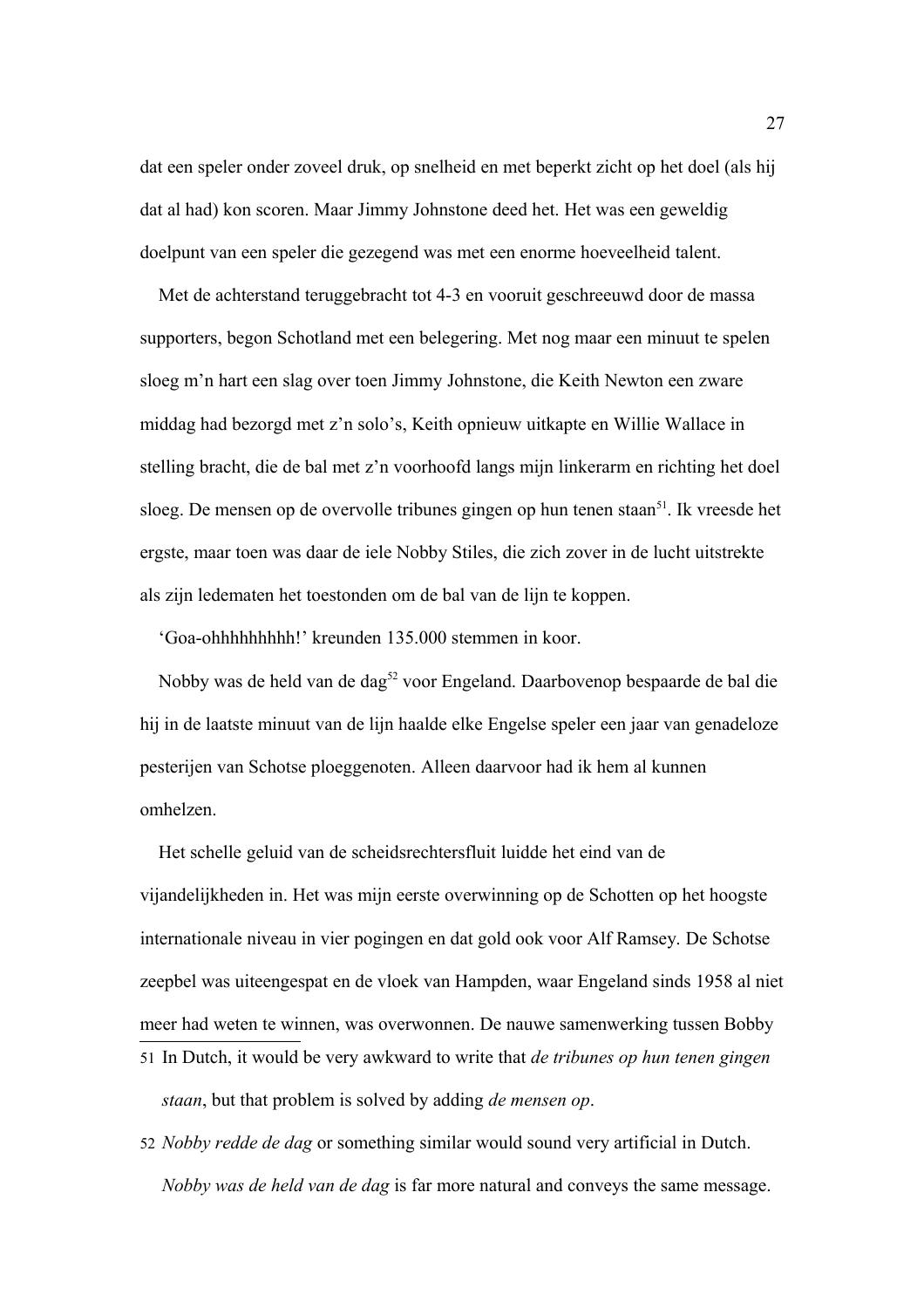Charlton en Geoff Hurst was opvallend, aangezien het pas de tweede wedstrijd was geweest dat ze samenspeelden. Jimmy Greaves had de wedstrijd vanwege een blessure gemist en zijn terugkeer kon ons alleen maar beter maken.

 Deze overwinning liet ook aan Alf Ramsey zien dat Engeland sterk was in de breedte[53](#page-27-0) en over goede alternatieven beschikte. De moed en toewijding die we tentoon hadden gespreid tegen een zeer goed Schots elftal prikkelde de ploeg en versterkte onze overtuiging dat we op het WK een ploeg zouden zijn om rekening mee te houden. Alf hield ervan als zijn spelers pit toonden en lieten zien dat ze zich zelfs door de meest vijandelijke ontvangst niet lieten intimideren. Schotland in vol ornaat in die sfeer op Hampden was met het oog op het komende WK een zware test geweest<sup>[54](#page-27-1)</sup>, en die hadden we doorstaan, misschien niet met vlag en wimpel, maar dan toch zeker eervol.

<span id="page-27-0"></span>Er waren twee dingen die Alf niet tolereerde van zijn spelers: ongedisciplineerdheid en zelfgenoegzaamheid. Wie zich niet aan de regels hield werd eruit gegooid<sup>[55](#page-27-2)</sup>. Ik zou 53 Another difference between English and Dutch. If a team has plenty alternatives to compensate for injuries and suspensions of important players, they are strong *in depth* in English, but *in de breedte* in Dutch.

- <span id="page-27-1"></span>54 Perhaps not as colourful as *a severe test of our credentials as an international side*, but a translation of this expression wound sound very artificial in Dutch, so deletion was the best option. In order to maintain the idea that it was a test in relation to the upcoming World Cup, I added *met het oog op het komende WK*.
- <span id="page-27-2"></span>55 Again, the language in the translation is not as colourful as the language in the original text, but it does convey the same meaning. Both *toe the line* and *out on his ear* do not have a fitting Dutch equivalent.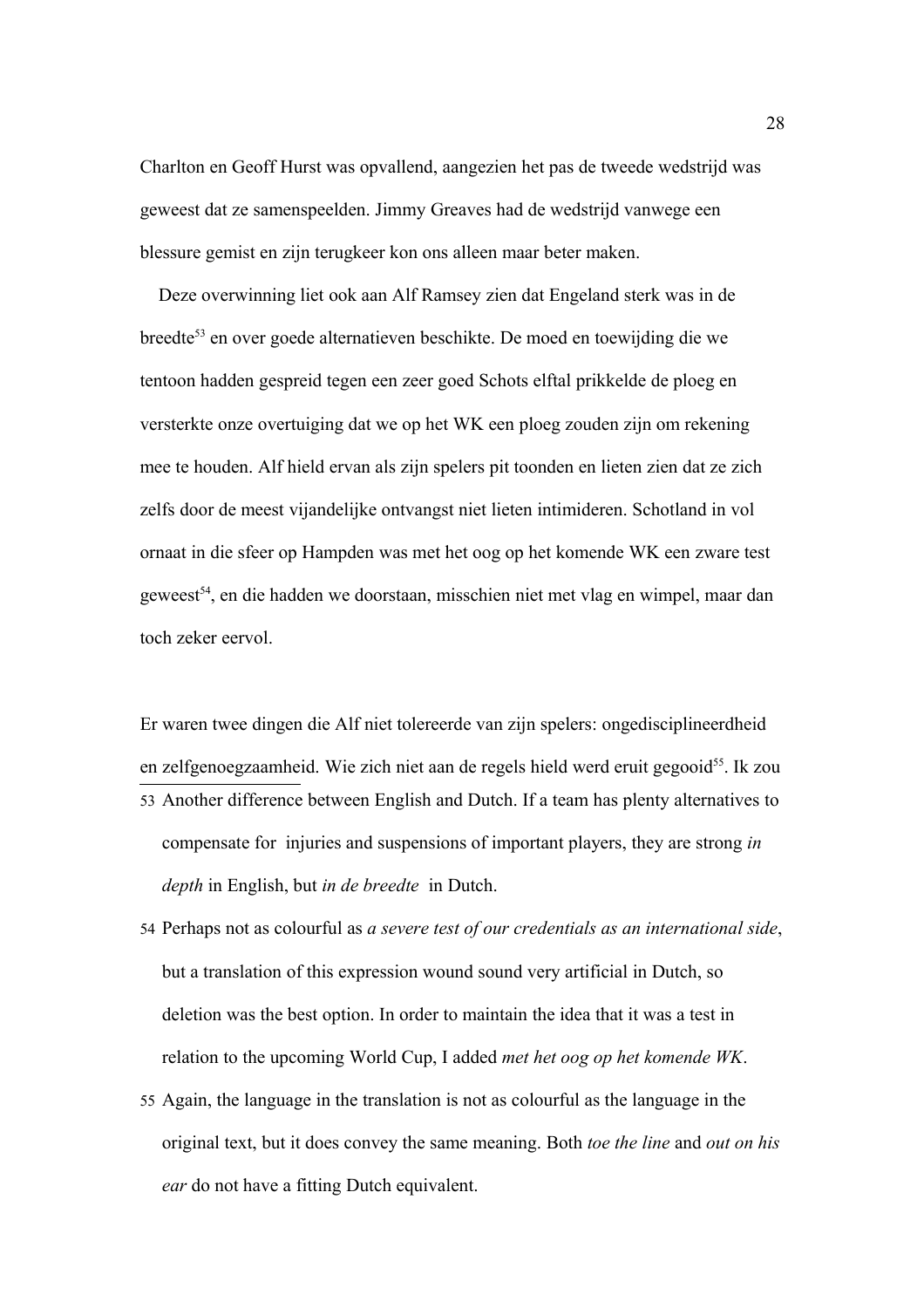mezelf nauwelijks een rebel willen noemen – sterker nog, ik was altijd volledig toegewijd – maar zelfs ik kreeg op een gegeven moment, in 1964, een disciplinaire waarschuwing aan m'n broek.

 Het gebeurde vlak voor de groep uit Engeland zou vertrekken voor een wedstrijd tegen Portugal in Lissabon. De wedstrijd stond gepland voor 17 mei, iets meer dan een week na het einde van een lang en vermoeiend seizoen in Engeland. Het Engelse team had zich meteen na de laatste competitiewedstrijd verzameld in ons<sup>[56](#page-28-0)</sup> gebruikelijke hotel in Lancaster Gate. We hadden nog een paar dagen tijd<sup>[57](#page-28-1)</sup> te doden voordat we naar Portugal vertrokken en velen van ons waren ongeduldig, maar Alf's regels stonden het niet toe dat we 's avonds een stap buiten het hotel zetten. Ik had mezelf neergelegd bij alweer een avond in m'n kamer opgesloten zitten met een krant of een boek, toen Jimmy Greaves en Bobby Moore op m'n deur klopten. Jimmy zei

- <span id="page-28-0"></span>56 The use of *ons* might seem a little strange, as the subject of the sentence is *the England team* and not *our team* or *my team*, but that is equally strange in the source text. In this case, I deemed it unnecessary to interefere with Banks's text, because it does clearly convey the same message and because this ungrammatical use of *our* is part of Banks's style of writing. Moreover, the use of *our* or *ons* does make it clear that Gordon Banks was actually part of that *England team*.
- <span id="page-28-1"></span>57 The expression *to kill time* has a literal equivalent in Dutch, but it is impossible to say *een paar dagen doden* in the target language of the translation, so the addition of the word *tijd* was needed to form a correct expression.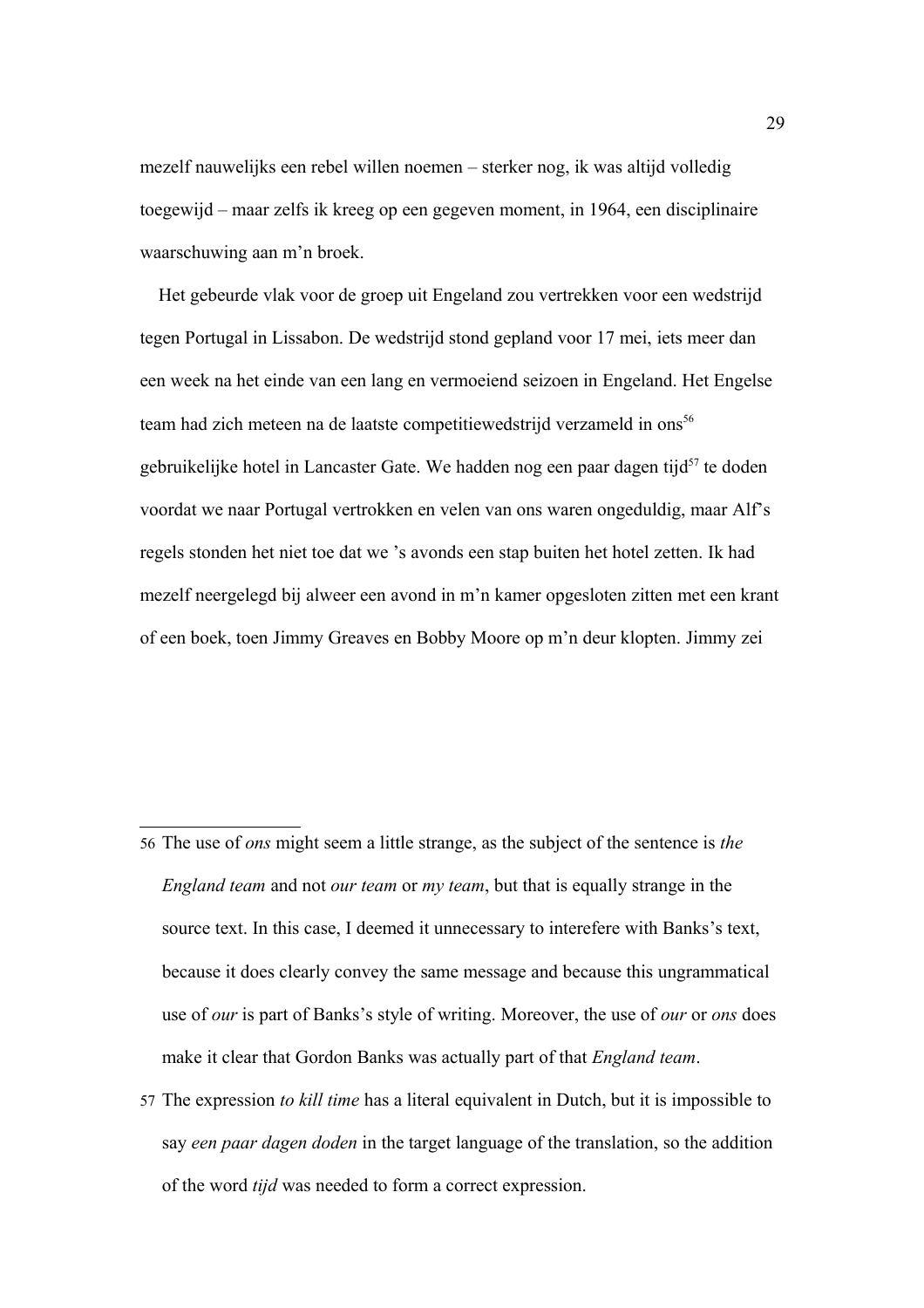dat hij en Bobby en een paar andere jongens even een vlug biertje gingen doen<sup>[58](#page-29-0)</sup>. Of ik zin had om met ze mee te gaan? Dat hoefden ze geen twee keer te vragen.

 Ons kleine groepje bestond uit Jimmy, Bobby, Johnny Byrne, George Eastham, Ray Wilson, Bobby Charlton en mijzelf. Jimmy had ons ervan overtuigd dat het geen kwaad kon om een paar biertjes te gaan drinken. Hij kende een rustige kroeg vlakbij en daar gingen we heen. Natuurlijk werden we herkend zodra we binnenkwamen, maar niemand viel ons lastig of kwam zelfs maar op het idee om te pers in te lichten. In die tijd kampeerde de pers niet de hele dag op de drempel van ons hotel (ze stuurden maar een enkele journalist om de wedstrijden te verslaan), dus we hadden er vertrouwen in dat ons kleine uitstapje onopgemerkt zou blijven. Daarbij beschouwde niemand de aanblik van spelers van het Engels elftal die rustig wat aan het drinken waren als iets ongewoons of nieuwswaardigs.

 Tegen de tijd dat de laatste ronde werd aangekondigd hadden we een paar biertjes op, waarbij Bobby Moore en ik ieder een rondje hadden gegeven. Jimmy G stond er echter op dat hij ook een rondje zou geven. Hij wist nog wel 'een kleine bar iets verderop'. We volgden Jimmy en al snel bevonden we ons in een hoekje van knusse kleine ruimte waar we onze avond vrolijk konden voortzetten. Het was zelfs zo aangenaam dat we de tijd uit het oog verloren. Het was al één uur 's nachts geweest toen we alle zeven schaapachtig naar onze eigen kamers glipten en dachten dat we ermee weg waren gekomen.

<span id="page-29-0"></span> Toen ik mijn kamer binnenging deed ik het licht aan en wist ik meteen dat ik een probleem met de baas had. Daar, op mijn kussen, lag mijn paspoort. (Elke speler 58 The choice to use *een biertje doen* instead of *een biertje drinken* was made because the former is approximately as informal as *going for a quick pint*, whereas the latter is a bit more formal.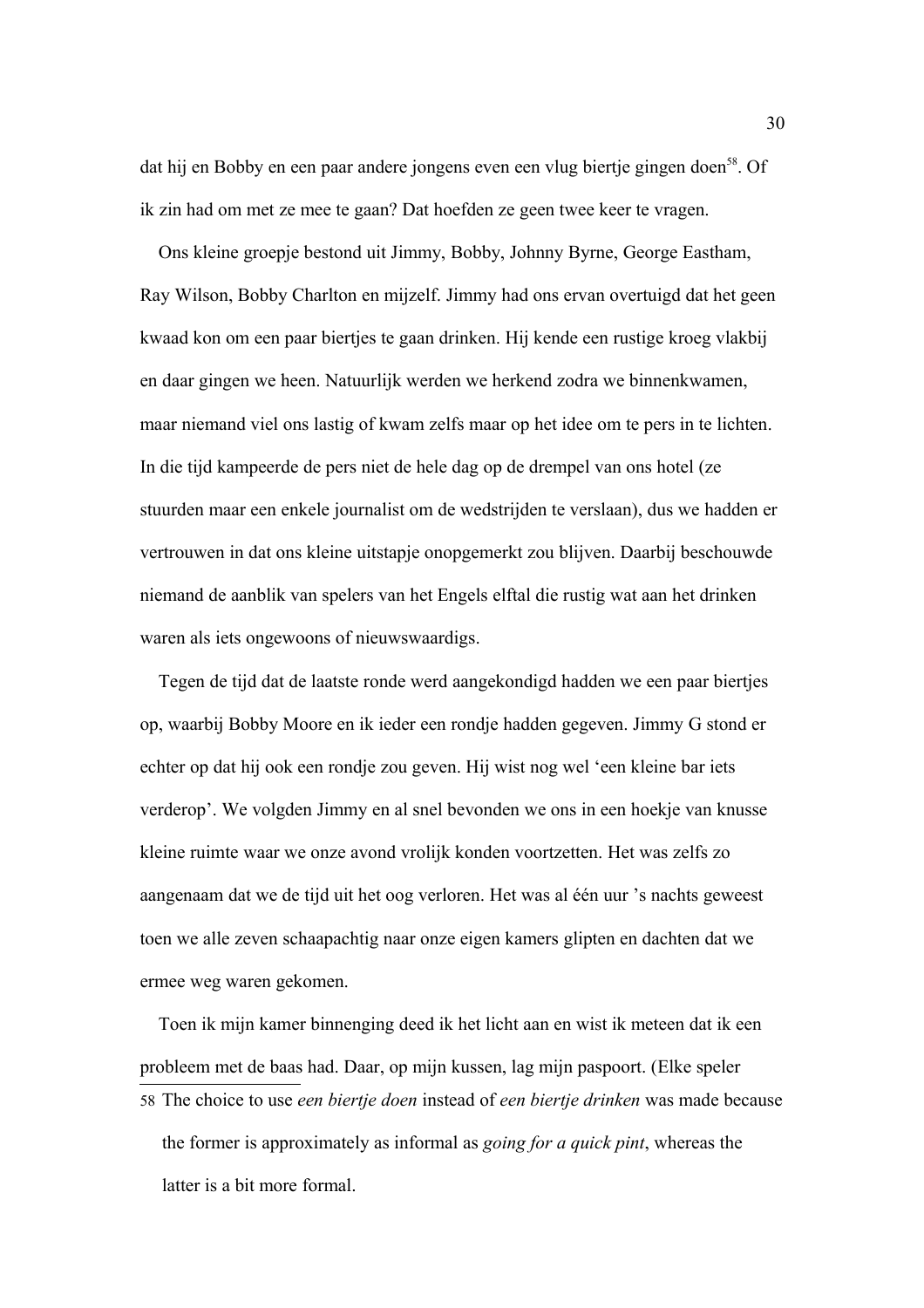moest zijn paspoort bij aankomst inleveren bij Alf, die ze in bewaring nam.) Hij had onze kleine escapade klaarblijkelijk ontdekt en het paspoort op het kussen was een boodschap aan mij dat mijn plaats op de reis naar Portugal verre van zeker was. Ik was nog steeds mijn gedachten op een rijtje aan het zetten toen de deur openging en de anderen naar binnen liepen, allemaal met hun paspoort in hun hand.

 De volgende ochtend aan het ontbijt zei Alf niets over het incident. Sterker nog, hij sprak er niet over tot na onze laatste trainingssessie in Lissabon. Toen de sessie tot een einde kwam zei Alf: 'Ik geloof dat er zeven van jullie zijn die nog even willen blijven voor een gesprekje met mij, is het niet?

 Als ik genoeg spelers bij me had zou niet een van jullie een shirt krijgen tegen Portugal,' zei Alf streng. 'Beschouw dit als een waarschuwingsschot<sup>[59](#page-30-0)</sup>. Zoiets als wat er gebeurd is in Londen voordat we weggingen tolereer ik niet. Jullie zijn hier om je werk te doen – voor jullie land – en ik ook. Dank u heren, ik kijk uit naar de wedstrijd tegen Portugal in de wetenschap dat wat er van de week gebeurd is nooit herhaald zal worden.'

We hadden geen waarschuwingen<sup>[60](#page-30-1)</sup> meer nodig. Het was behoorlijk duidelijk dat onze internationale carrières voorbij zouden zijn als we nog een keer ons boekje te buiten[61](#page-30-2) zouden gaan. Gelukkig behaalden we een opmerkelijke 4-3 overwinning op 59 The expression *across the bows* does not have a Dutch equivalent, but the deletion of this term does not change the meaning of the expression, nor does it become any

<span id="page-30-0"></span>stronger or weaker.

- <span id="page-30-1"></span>60 In English, *warning* in this case is singular, but this would sound strange in Dutch, so a transformation from singular to plural is needed here.
- <span id="page-30-2"></span>61 The expression *to overstep the mark* does not have a literal equivalent in Dutch, but *zijn boekje te buiten gaan* has the same meaning.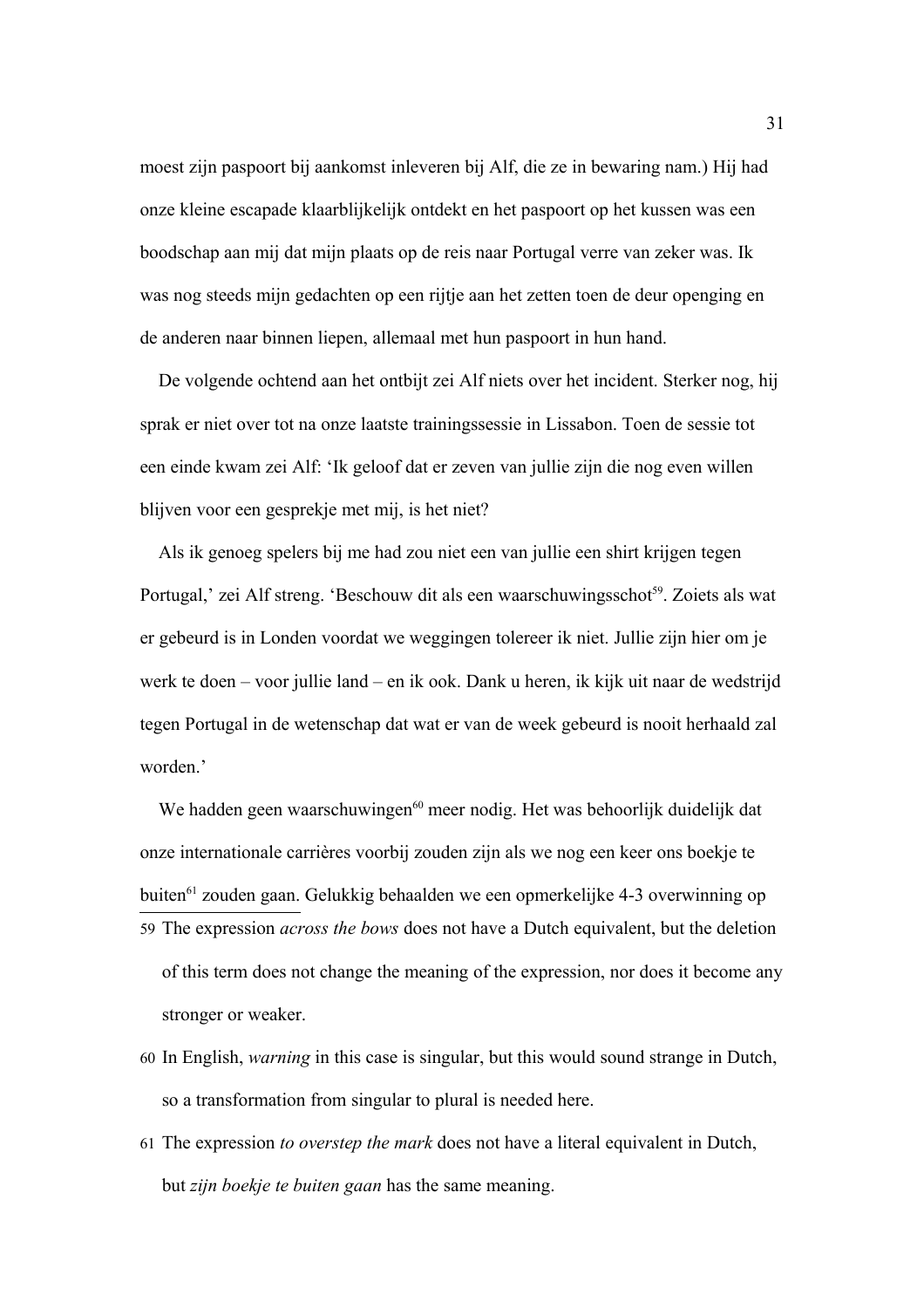de Portugezen, met een hattrick van Johnny Byrne en een goal van Bobby Charlton. Hoewel ik drie doelpunten had doorgelaten, had ik er naar mijn mening nog twee voorkomen en ik verliet het veld tevreden met mijn prestatie. Alf dacht daar echter anders over. Hij passeerde me voor de volgende wedstrijd tegen Ierland.

 Naast slechte discipline had Alf een grote hekel aan spelers die hun plaats in het team als vanzelfsprekend zagen. Ik ben nooit zo zelfgenoegzaam geweest, maar Alf liet geen mogelijkheid voorbijgaan om ervoor te zorgen dat dat ook zo bleef. Na een wedstrijd verliet ik ons hotel om de reis huiswaarts naar Leicester te beginnen toen ik hem op de parkeerplaats tegenkwam. 'Tot ziens, Alf,' zei ik, terwijl ik hem naar hem zwaaide<sup>[62](#page-31-0)</sup>. Alf nagelde me aan de grond<sup>[63](#page-31-1)</sup> met een koude, doordringende blik. 'Is dat zo?' zei hij.

<span id="page-31-0"></span> Het is algemeen bekend dat Alf lessen in redekunst genomen had. Ik weet niet waarom. Misschien had hij het gevoel dat een geaffecteerd accent hem zou helpen bij de bobo's van de voetbalbond als hij kandidaat<sup>[64](#page-31-2)</sup> zou zijn om de nieuwe bondscoach van Engeland te worden. Alf was een manager die wist dat hij nooit 'een van de 62 In Dutch, it is impossible to *wave someone goodbye* (*iemand vaarwel zwaaien* does not exist). There is the expression *iemand uitzwaaien*, but that does not fit in this case, because *uitzwaaien* means that the person who waves does not move, and the person who is waved at goes away. Here, Banks and Ramsey are both about to leave, so the best option is to delete *goodbye* in the translation.

- <span id="page-31-1"></span>63 The expression *to nail someone* does exist in Dutch, but it needs the addition *aan de grond* in order to be correct.
- <span id="page-31-2"></span>64 In this case, the translation is more formal than the original text, but there is no Dutch equivalent of *his name was being bandied about*. Again, the denotations of the two terms are roughly the same and the flow of the story does not change.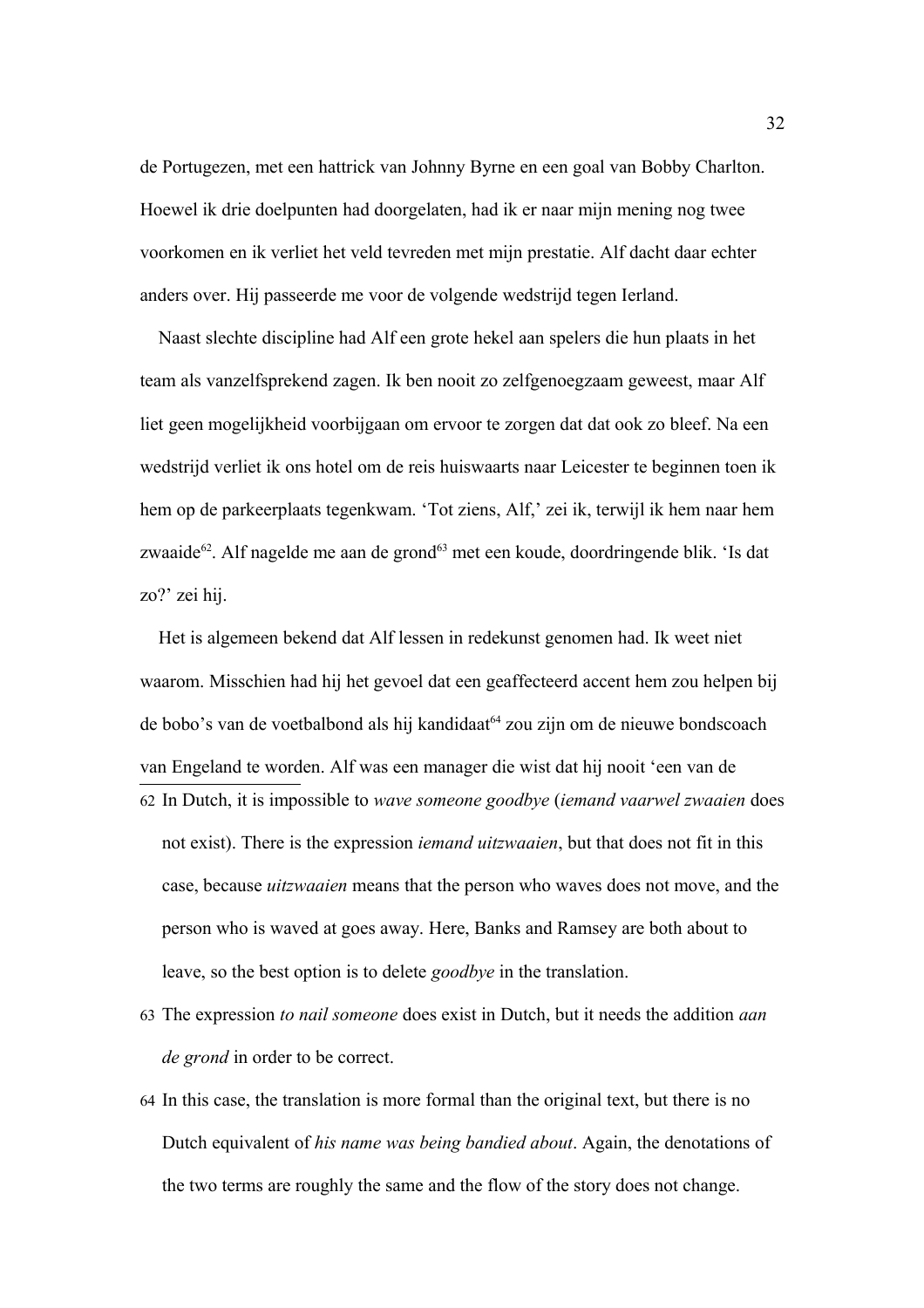jongens' zou kunnen zijn en zijn accent hielp hem om zich van de spelers te onderscheiden. Hij had echter geweldig veel verstand van voetbal<sup>[65](#page-32-0)</sup>, was volledig toegewijd, af en toe gesloten, maar vaak gevat en warm. Zijn staat van dienst als bondscoach van Engeland spreekt voor zich. Van de 113 wedstrijden onder zijn leiding verloor Engeland er maar 17. Soms leek hij koud en afstandelijk, maar ik ken geen speler die onder hem gespeeld heeft die geen grote genegenheid koestert voor Alf Ramsey, de typische 'vaderfiguur'.

 Af en toe leek het alsof Alf er alles aan deed om zijn eenvoudige achtergrond niet prijs te geven, hoewel hij zich niet schaamde voor z'n afkomst en hij zeker geen snob was. Misschien voelde hij zich genoodzaakt op z'n hoede te zijn in de buurt van officials van de voetbalbond, die wellicht neer zouden kijken op zijn afkomst uit Essex<sup>[66](#page-32-1)</sup>. Zijn vader had een akkertje in Dagenham in de jaren twintig, vanwaar hij hooi en stro verkocht aan zuivelbedrijven en de verschillende bedrijven die nog met paard en wagen bezorgden. Alf's eerste baan was als koerier voor Dagenham Co-op in 1935. Dit bleef hij doen tot hij werd opgeroepen voor dienstplicht.

- <span id="page-32-0"></span>65 A literal translation of *brilliant footballing mind* (*briljant voetbalverstand*), sounds highly artificial in Dutch. Although the term *voetbalverstand* is used from time to time, it is far more common to use *verstand van voetbal*.
- <span id="page-32-1"></span>66 It is conceivable that readers of the translation do not have a notion of an *Essex upbringing*, but the context makes it clear that it is not an upper-class upbringing, because Banks suggests that "people might look down their noses" at it, so there is no need for the translator to further explain the term. *Essex opvoeding* sounds quite strange in Dutch, so the most natural option was to change that to *afkomst uit Essex*.

33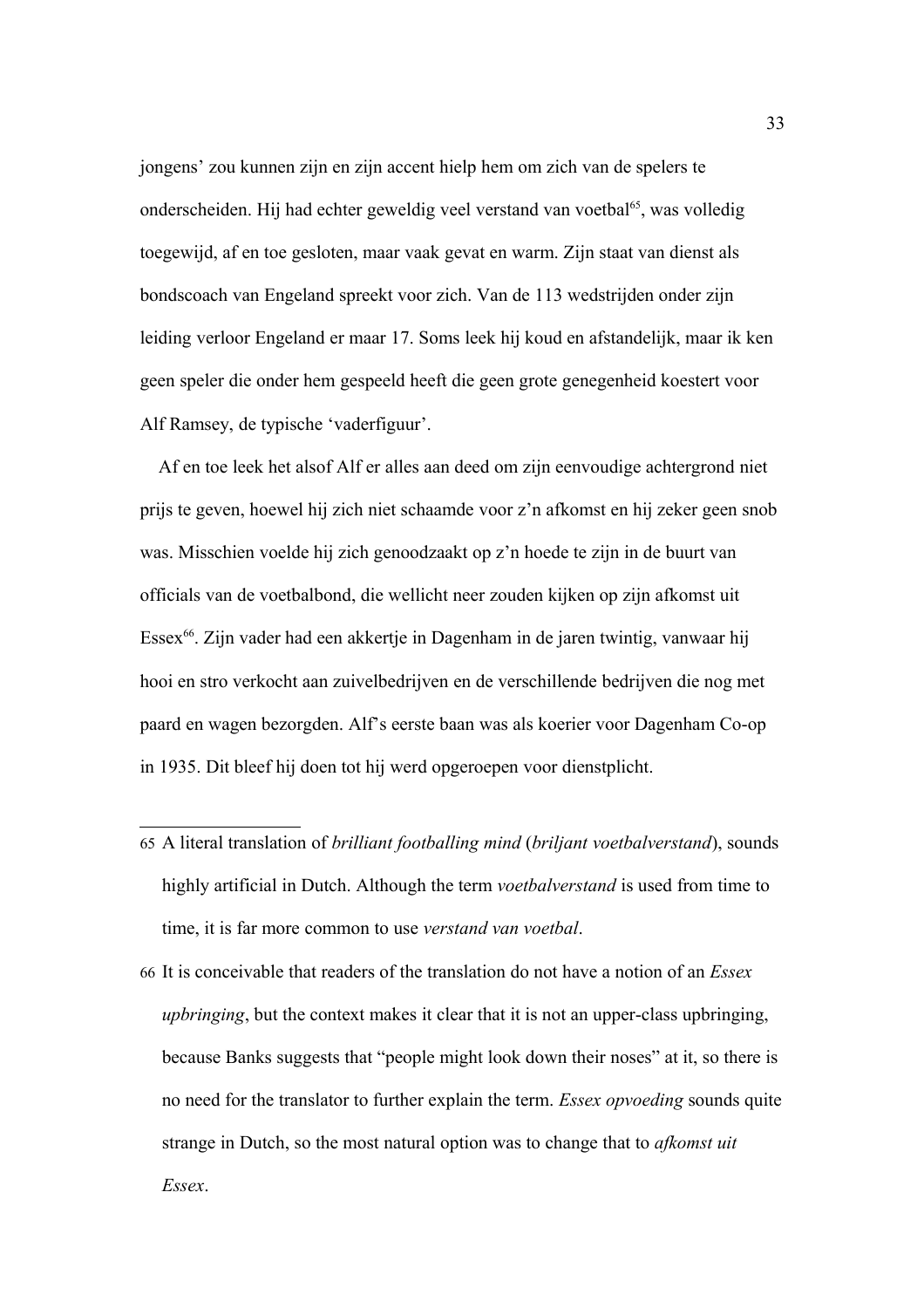Het was tijdens zijn tijd in het leger dat hij z'n eerste wedstrijd speelde voor Southampton, de club waar hij voor tekende toen z'n dienstplicht erop zat. In 1949 werd hij verkocht aan Tottenham Hotspur voor een toenmalig recordbedrag voor een back van 21.000 pond. Hij speelde tweeëndertig keer voor Engeland en was een sleutelfiguur in de 'push-and-run'-ploeg<sup>[67](#page-33-0)</sup> van de Spurs die in 1952 onder Arthur Rowe kampioen van Engeland werd. Ondanks dat hij alleen een basisopleiding had was hij intelligent en een gretig lezer, hoewel hij bij zijn pogingen om meer belezen over te komen dan hij was, soms door de mand viel.

 Jimmy Greaves had een vergelijkbare Oost-Londense achtergrond, maar had een uitgebreidere opleiding genoten en was zelfs klassenoudste<sup>[68](#page-33-1)</sup> geweest op zijn school. Nadat hij van school ging werkte Jimmy voor de *Sunday Times* totdat Chelsea langskwam en hem een kans in de voetbalwereld gaf.

 Na een trainingssessie van Engeland, voorafgaande aan een wedstrijd tegen Hongarije op Wembley, waren de spelers met Alf aan het discussiëren over wie de beste clubvoorzitter was. Jimmy had nog niet veel gezegd, dus Alf vroeg hem of hij nog ideeën over deze kwestie had.

- <span id="page-33-0"></span>67 This term does not have to be explained by the translator, because Banks does this himself later in the sentence. The term 'push-and-run' should not cause any problems the majority of the target audience.
- <span id="page-33-1"></span>68 In the Dutch educational system, there is no such thing as a *head boy* or a *head girl*. *Klassenoudste* can be used as an approximation of the English term. By using the literal translation, *hoofdmonitor*, which is very exotic in Dutch, more of the local colour would be preserved, but a large number of Dutch readers might be forced to use a dictionary, which is of course not desirable.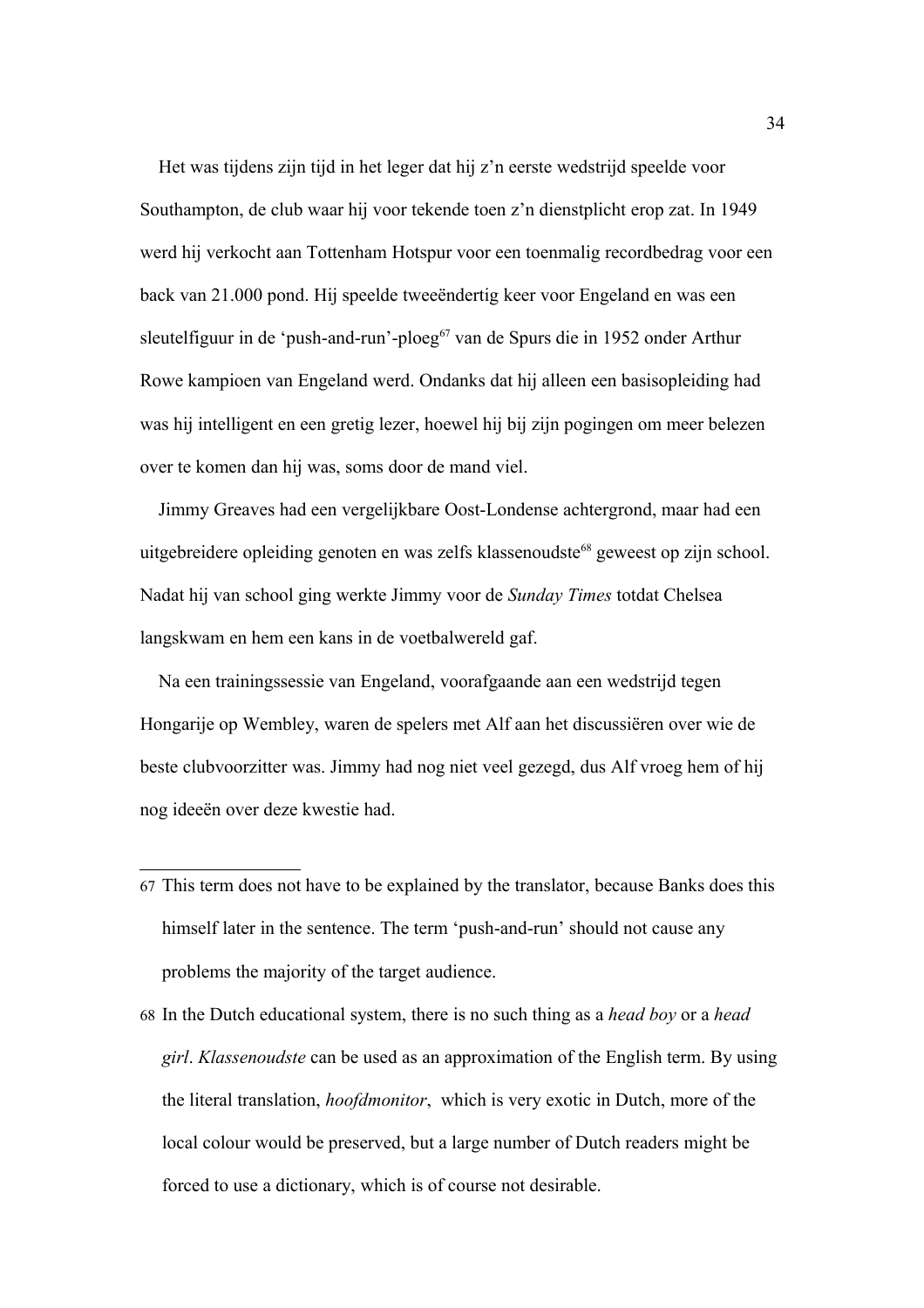'Niet echt,' zei Jimmy, 'er is weinig keus tussen rotte appels<sup>[69](#page-34-0)</sup>.'

 'Het verbaast me dat uitgerekend jij, Jimmy, niets waardevollers over dit onderwerp te zeggen hebt,' zei Alf. 'Het Engels is de meest descriptieve taal die er is. Je kunt vast wel iets fantasievollers verzinnen dan "Er is weinig keus tussen rotte appels." Het Engels is de taal van Shakespeare.'

'Dat ís Shakespeare,' zei Jimmy, tot Alfs grote schaamte.

<span id="page-34-0"></span><sup>69</sup> This is a quote from Shakespeare's *The Taming of the Shrew*, uttered by Hortensio. Since a Shakespeare-quote is used in the source text, I decided to use a quote from an official translation of *The Taming of the Shrew*. In *Het temmen van een feeks* (translation by Hafid Bouazza) the expression is translated as *er is weinig keuze tussen rotte appels* (page 29).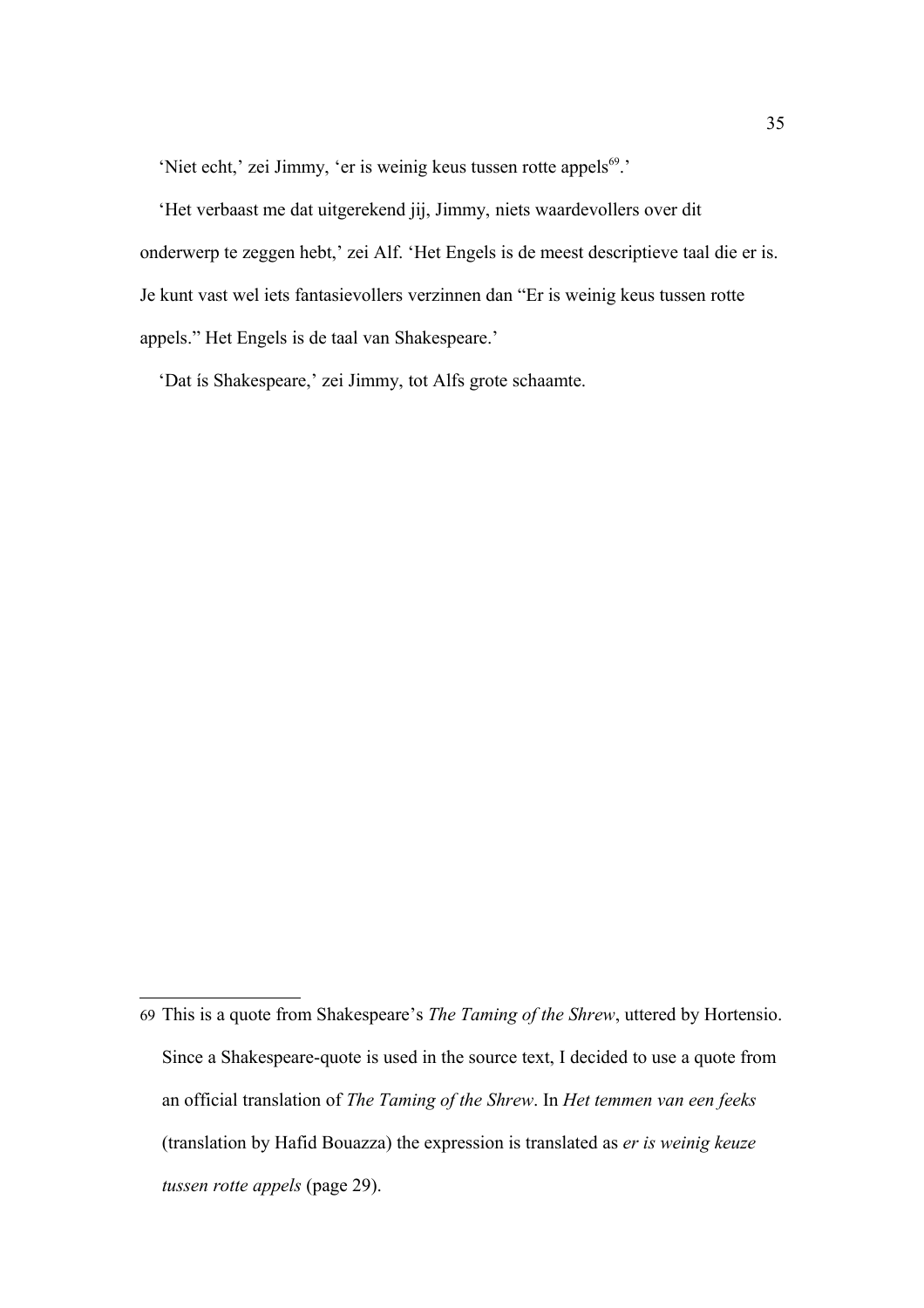#### **Works Cited**

[http://hubpages.com/hub/thejockspot\\_awa\\_and\\_bile\\_yer\\_heid](http://hubpages.com/hub/thejockspot_awa_and_bile_yer_heid)

<http://surfdiensten.vandale.nl.proxy.library.uu.nl/>

<http://www.answers.com/topic/small-choice-in-rotten-apples> [http://www.bol.com](http://www.bol.com/)

<http://www.lcfc.com/page/StadiumHistory/0,,10274~432446,00.html> <http://www.leicestercityyears.com/years/1960-1965statistics.htm>

<http://www.oed.com.proxy.library.uu.nl/>

<http://www.youtube.com/watch?v=F01b-h8sbqw>(highlights Scotland-England 1966) Banks, Gordon. *Banksy, The Autobiography*. Penguin Group, London, 2003. Pages 218-227.

 Bonaffini, Luigi. "Translating Dialect Literature", from *World Literature Today*; 1997, Vol. 71 Issue 2. Page 279-289.

 Grit, Diederik. "De vertaling van realia", from *Denken over vertalen*. Uitgeverij Vantilt, The Netherlands, 2004. Pages 297-286.

 Nord, Christiane. "Tekstanalyse en de moeilijkheidsgraad van een vertaling", from *Denken over vertalen*. Uitgeverij Vantilt, The Netherlands, 2004. Pages 235-242.

 Shale, Rick. "For Some Athletes, the Name of the Game Is Telling a Good Story", from *Phi Kappa Phi Forum*, 2009.

 Shakespeare, William (translation by Hafid Bouazza). *Het temmen van een feeks*. Prometheus, The Netherlands, 2005. Page 29.

Shakespeare, William. *The Taming of the Shrew*. 1593. I. i. Line 129.

Shen, Dan and Xu, Dejin. "Intratextuality, Extratextuality, Intertextuality:

Unreliability in Autobiography versus Fiction", from *Poetics Today*. Porter Institute for Poetics and Semiotics, 2007. 28:1, pages 44-87.

 Storry, Mike and Childs, Peter. *British Cultural Identities*. Routledge, United Kingdom, 2002.